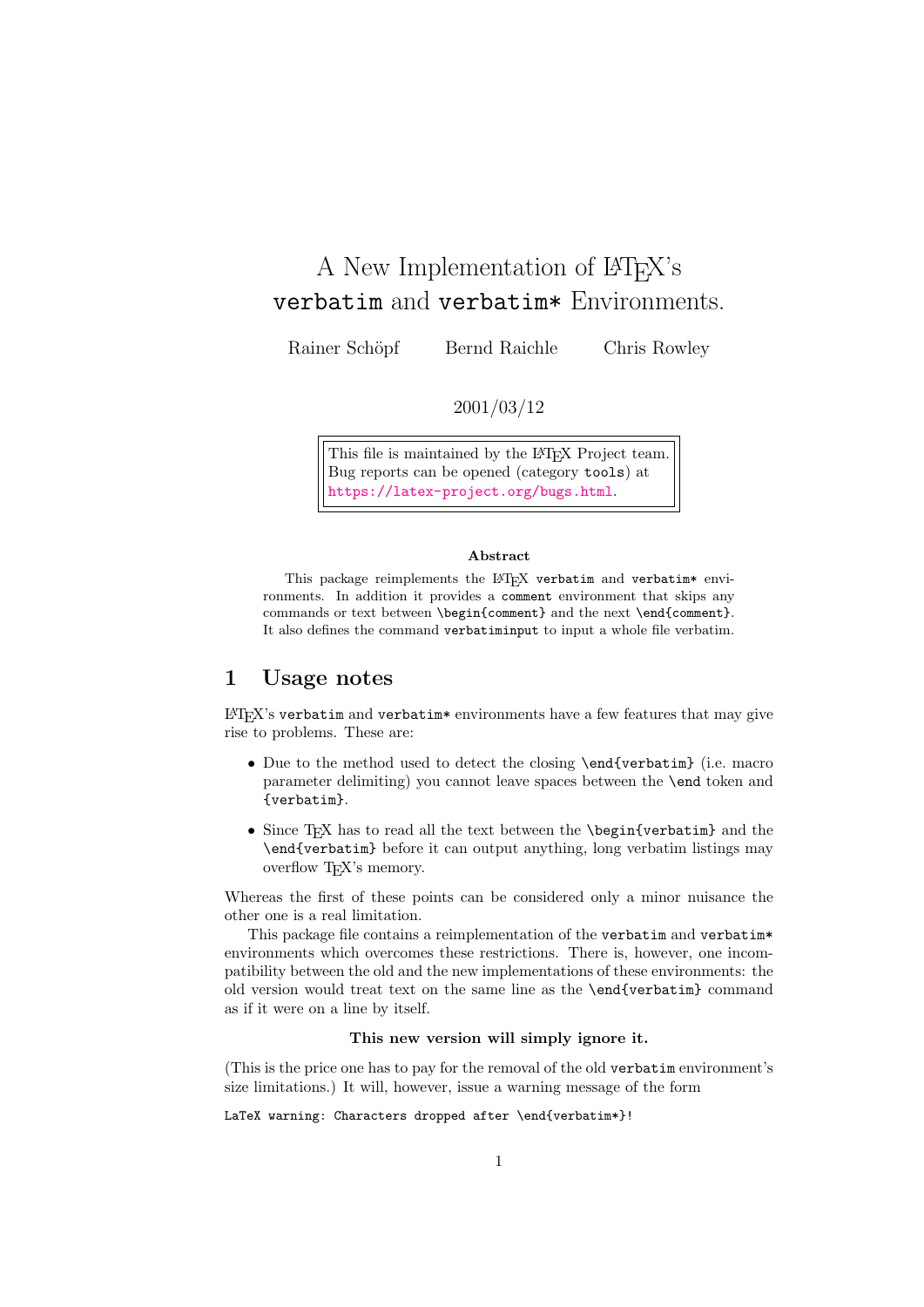This is not a real problem since this text can easily be put on the next line without affecting the output.

This new implementation also solves the second problem mentioned above: it is possible to leave spaces (but *not* begin a new line) between the **\end** and the {verbatim} or {verbatim\*}:

```
\begin {verbatim*}
  test
   test
\end {verbatim*}
```
Additionally we introduce a comment environment, with the effect that the text between \begin{comment} and \end{comment} is simply ignored, regardless of what it looks like. At first sight this seems to be quite different from the purpose of verbatim listing, but actually the implementation of these two concepts turns out to be very similar. Both rely on the fact that the text between  $\begin{bmatrix} 1 & 1 \\ 0 & 1 \end{bmatrix}$ and  $\end{math}$ ... is read by TFX without interpreting any commands or special characters. The remaining difference between verbatim and comment is only that the text is to be typeset in the first case and to be thrown away in the latter. Note that these environments cannot be nested.

\verbatiminput is a command with one argument that inputs a file verbatim, i.e. the command verbatiminput{xx.yy} has the same effect as

```
\begin{verbatim}
\langle Contents\ of\ the\ file\ xx.yy \rangle\end{verbatim}
```
This command has also a  $\ast$ -variant that prints spaces as  $\Box$ .

# 2 Interfaces for package writers

The verbatim environment of  $\mathbb{H}$ T<sub>E</sub>X  $2_{\epsilon}$  does not offer a good interface to programmers. In contrast, this package provides a simple mechanism to implement similar features, the comment environment implemented here being an example of what can be done and how.

### 2.1 Simple examples

It is now possible to use the verbatim environment to define environments of your own. E.g.,

```
\newenvironment{myverbatim}%
  {\endgraf\noindent MYVERBATIM:%
  \endgraf\verbatim}%
  {\endverbatim}
```
can be used afterwards like the verbatim environment, i.e.

```
\begin {myverbatim}
 test
 test
\end {myverbatim}
```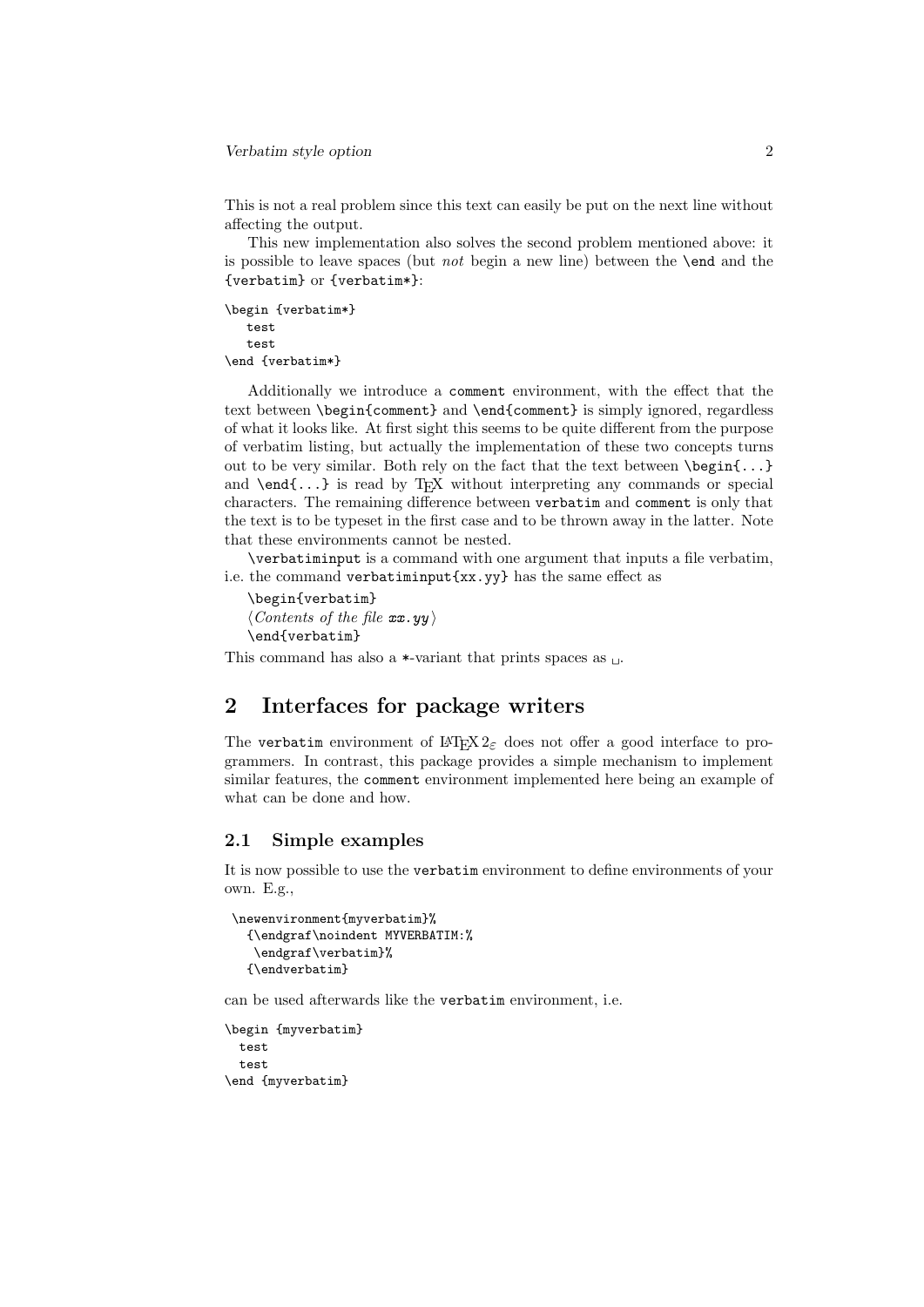Verbatim style option 3

Another way to use it is to write

```
\let\foo=\comment
\let\endfoo=\endcomment
```
and from that point on environment foo is the same as the comment environment, i.e. everything inside its body is ignored.

You may also add special commands after the **\verbatim** macro is invoked, e.g.

```
\newenvironment{myverbatim}%
 {\verbatim\myspecialverbatimsetup}%
 {\endverbatim}
```
though you may want to learn about the hook \every@verbatim at this point. However, there are still a number of restrictions:

1. You must not use the \begin or the \end command inside a definition, e.g. the following two examples will not work:

```
\newenvironment{myverbatim}%
{\endgraf\noindent␣MYVERBATIM:%
␣\endgraf\begin{verbatim}}%
{\end{verbatim}}
\newenvironment{fred}
{\begin{minipage}{30mm}\verbatim}
{\endverbatim\end{minipage}}
```
If you try these examples, TEX will report a "runaway argument" error. More generally, it is not possible to use \begin. . . \end or the related environments in the definition of the new environment. Instead, the correct way to define this environment would be

```
\newenvironment{fred}
{\minipage{30mm}\verbatim}
{\endverbatim\endminipage}
```
2. You cannot use the verbatim environment inside user defined commands; e.g.,

```
\newcommand{\verbatimfile}[1]%
␣␣␣␣␣␣␣␣␣␣␣{\begin{verbatim}\input{#1}\end{verbatim}}
```
does not work; nor does

```
\newcommand{\verbatimfile}[1]{\verbatim\input{#1}\endverbatim}
```
3. The name of the newly defined environment must not contain characters with category code other than 11 (letter) or 12 (other), or this will not work.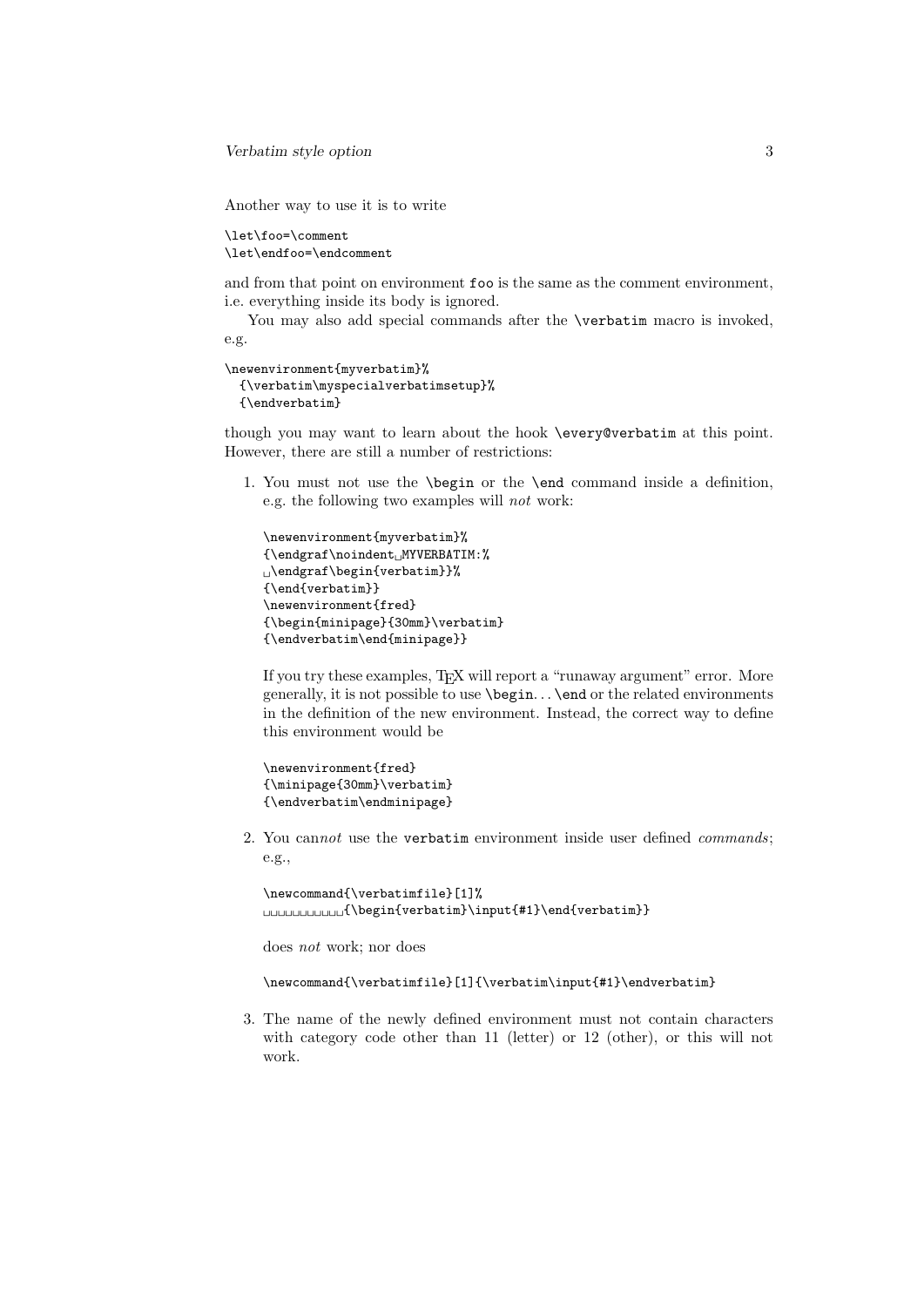### 2.2 The interfaces

Let us start with the simple things. Sometimes it may be necessary to use a special typeface for your verbatim text, or perhaps the usual computer modern typewriter shape in a reduced size.

You may select this by redefining the macro \verbatim@font. This macro is executed at the beginning of every verbatim text to select the font shape. Do not use it for other purposes; if you find yourself abusing this you may want to read about the \every@verbatim hook below.

By default, \verbatim@font switches to the typewriter font and disables the ligatures contained therein.

There is a hook (i.e. a token register) called **\every@verbatim** whose contents are inserted into TEX's mouth just before every verbatim text. Please use the \addto@hook macro to add something to this hook. It is used as follows:

 $\ad{to@hook|name of the hook}{(commands to be added)}$ 

After all specific setup, like switching of category codes, has been done, the \verbatim@start macro is called. This starts the main loop of the scanning mechanism implemented here. Any other environment that wants to make use of this feature should execute this macro as its last action.

These are the things that concern the start of a verbatim environment. Once this (and other) setup has been done, the code in this package reads and processes characters from the input stream in the following way:

- 1. Before the first character of an input line is read, it executes the macro \verbatim@startline.
- 2. After some characters have been read, the macro \verbatim@addtoline is called with these characters as its only argument. This may happen several times per line (when an \end command is present on the line in question).
- 3. When the end of the line is reached, the macro \verbatim@processline is called to process the characters that \verbatim@addtoline has accumulated.
- 4. Finally, there is the macro \verbatim@finish that is called just before the environment is ended by a call to the **\end** macro.

To make this clear let us consider the standard verbatim environment. In this case the three macros above are defined as follows:

- 1. \verbatim@startline clears the character buffer (a token register).
- 2. \verbatim@addtoline adds its argument to the character buffer.
- 3. \verbatim@processline typesets the characters accumulated in the buffer.

With this it is very simple to implement the comment environment: in this case \verbatim@startline and \verbatim@processline are defined to be no-ops whereas \verbatim@addtoline discards its argument.

Let's use this to define a variant of the verbatim environment that prints line numbers in the left margin. Assume that this would be done by a counter called VerbatimLineNo. Assuming that this counter was initialized properly by the environment, \verbatim@processline would be defined in this case as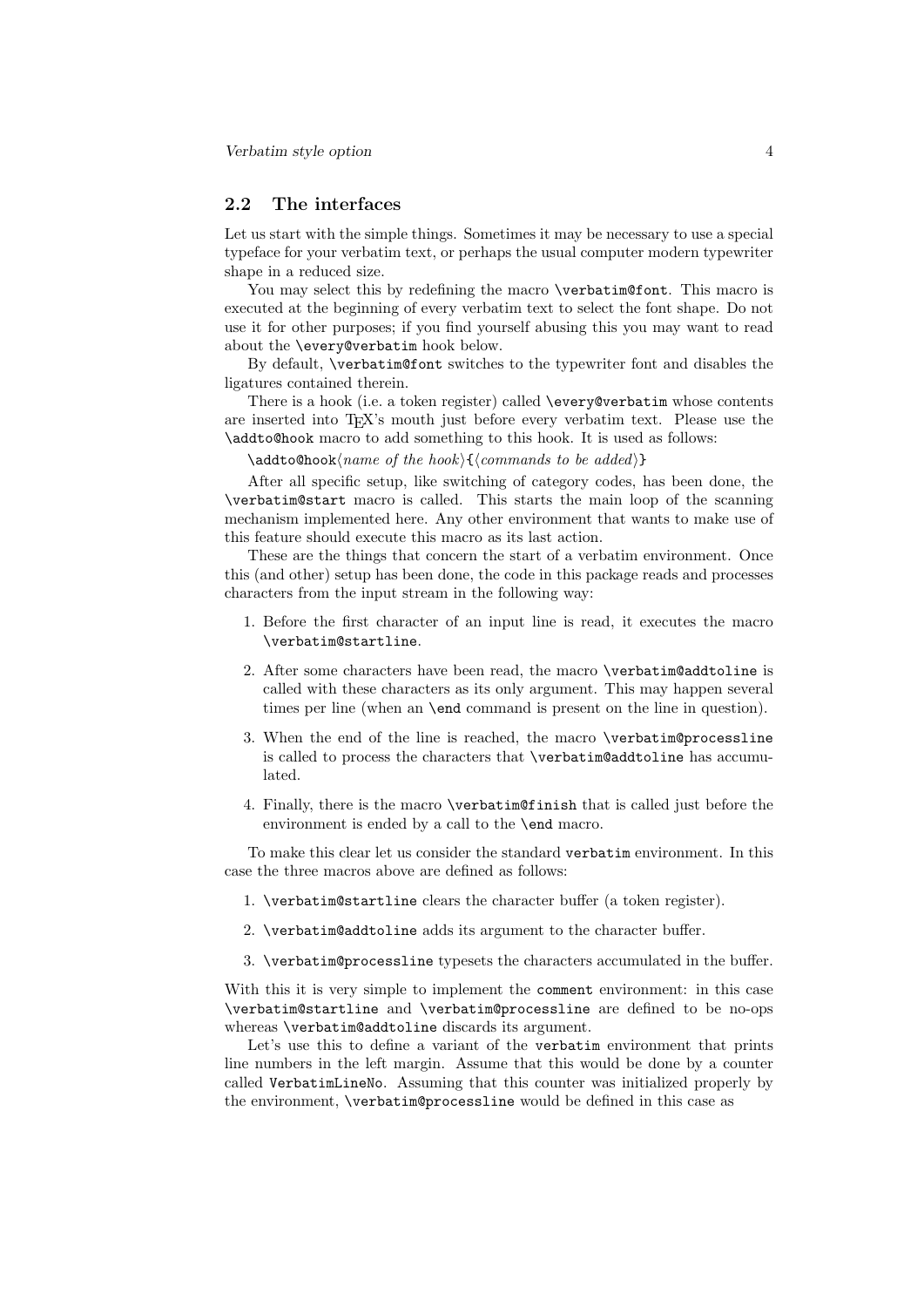Verbatim style option 5

```
\def\verbatim@processline{%
  \addtocounter{VerbatimLineNo}{1}%
 \leavevmode
 \llap{\theVerbatimLineNo\ \hskip\@totalleftmargin}%
 \the\verbatim@line\par}
```
A further possibility is to define a variant of the verbatim environment that boxes and centers the whole verbatim text. Note that the boxed text should be less than a page otherwise you have to change this example.

```
\def\verbatimboxed#1{\begingroup
 \def\verbatim@processline{%
    {\setbox0=\hbox{\the\verbatim@line}%
     \hsize=\wd0
     \the\verbatim@line\par}}%
 \setbox0=\vbox{\parskip=0pt\topsep=0pt\partopsep=0pt
                 \verbatiminput{#1}}%
 \begin{center}\fbox{\box0}\end{center}%
\endgroup}
```
As a final nontrivial example we describe the definition of an environment called verbatimwrite. It writes all text in its body to a file whose name is given as an argument. We assume that a stream number called \verbatim@out has already been reserved by means of the \newwrite macro.

Let's begin with the definition of the macro \verbatimwrite.

#### \def\verbatimwrite#1{%

First we call **\@bsphack** so that this environment does not influence the spacing. Then we open the file and set the category codes of all special characters:

```
\@bsphack
\immediate\openout \verbatim@out "#1" %
\let\do\@makeother\dospecials
\catcode'\^^M\active
```
The default definitions of the macros

```
\verbatim@startline
\verbatim@addtoline
\verbatim@finish
```
are also used in this environment. Only the macro \verbatim@processline has to be changed before \verbatim@start is called:

```
\def\verbatim@processline{%
 \immediate\write\verbatim@out{\the\verbatim@line}}%
\verbatim@start}
```
The definition of \endverbatimwrite is very simple: we close the stream and call \@esphack to get the spacing right.

```
\def\endverbatimwrite{\immediate\closeout\verbatim@out\@esphack}
```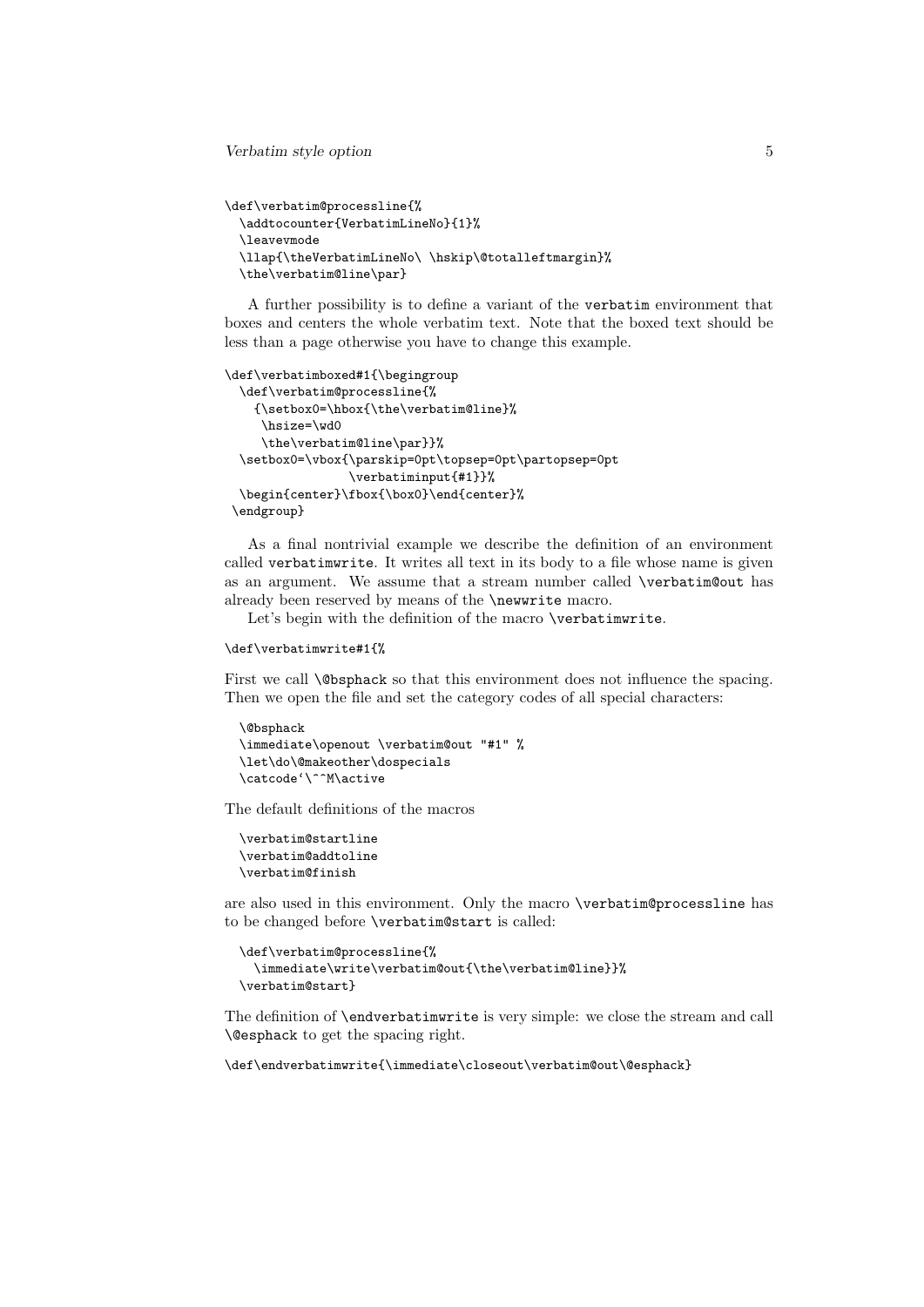# 3 The implementation

The very first thing we do is to ensure that this file is not read in twice. To this end we check whether the macro \verbatim@@@ is defined. If so, we just stop reading this file. The 'package' guard here allows most of the code to be excluded when extracting the driver file for testing this package.

```
1 ⟨∗package⟩
```

```
2 \NeedsTeXFormat{LaTeX2e}
```

```
3 \ProvidesPackage{verbatim}
```

```
4 [2020-07-07 v1.5u LaTeX2e package for verbatim enhancements]
```

```
5 \@ifundefined{verbatim@@@}{}{\endinput}
```
We use a mechanism similar to the one implemented for the **\comment.**..  $\end{math}$  comment macro in  $\mathcal{A}\mathcal{A}$ . We input one line at a time and check if it contains the \end{...} tokens. Then we can decide whether we have reached the end of the verbatim text, or must continue.

# 3.1 Preliminaries

\every@verbatim The hook (i.e. token register) \every@verbatim is initialized to ⟨empty⟩.

```
6 \newtoks\every@verbatim
7 \every@verbatim={}
```
\@makeother \@makeother takes as argument a character and changes its category code to 12 (other).

```
8 \def\@makeother#1{\catcode'#112\relax}
```
- \@vobeyspaces The macro \@vobeyspaces causes spaces in the input to be printed as spaces in the output.
	- 9 \begingroup
	- 10 \catcode'\ =\active%
	- 11 \def\x{\def\@vobeyspaces{\catcode'\ \active\let \@xobeysp}}
	- 12 \expandafter\endgroup\x
	- \@xobeysp The macro \@xobeysp produces exactly one space in the output, protected against breaking just before it. (\@M is an abbreviation for the number 10000.) 13 \def\@xobeysp{\leavevmode\penalty\@M\ }
- \verbatim@line We use a newly defined token register called \verbatim@line that will be used as the character buffer.

#### 14 \newtoks\verbatim@line

The following four macros are defined globally in a way suitable for the verbatim and verbatim\* environments.

\verbatim@startline \verbatim@startline initializes processing of a line by emptying the character \verbatim@addtoline buffer (\verbatim@line).

\verbatim@processline 15\def\verbatim@startline{\verbatim@line{}}

\verbatim@addtoline adds the tokens in its argument to our buffer register \verbatim@line without expanding them.

```
16 \def\verbatim@addtoline#1{%
```
17 \verbatim@line\expandafter{\the\verbatim@line#1}}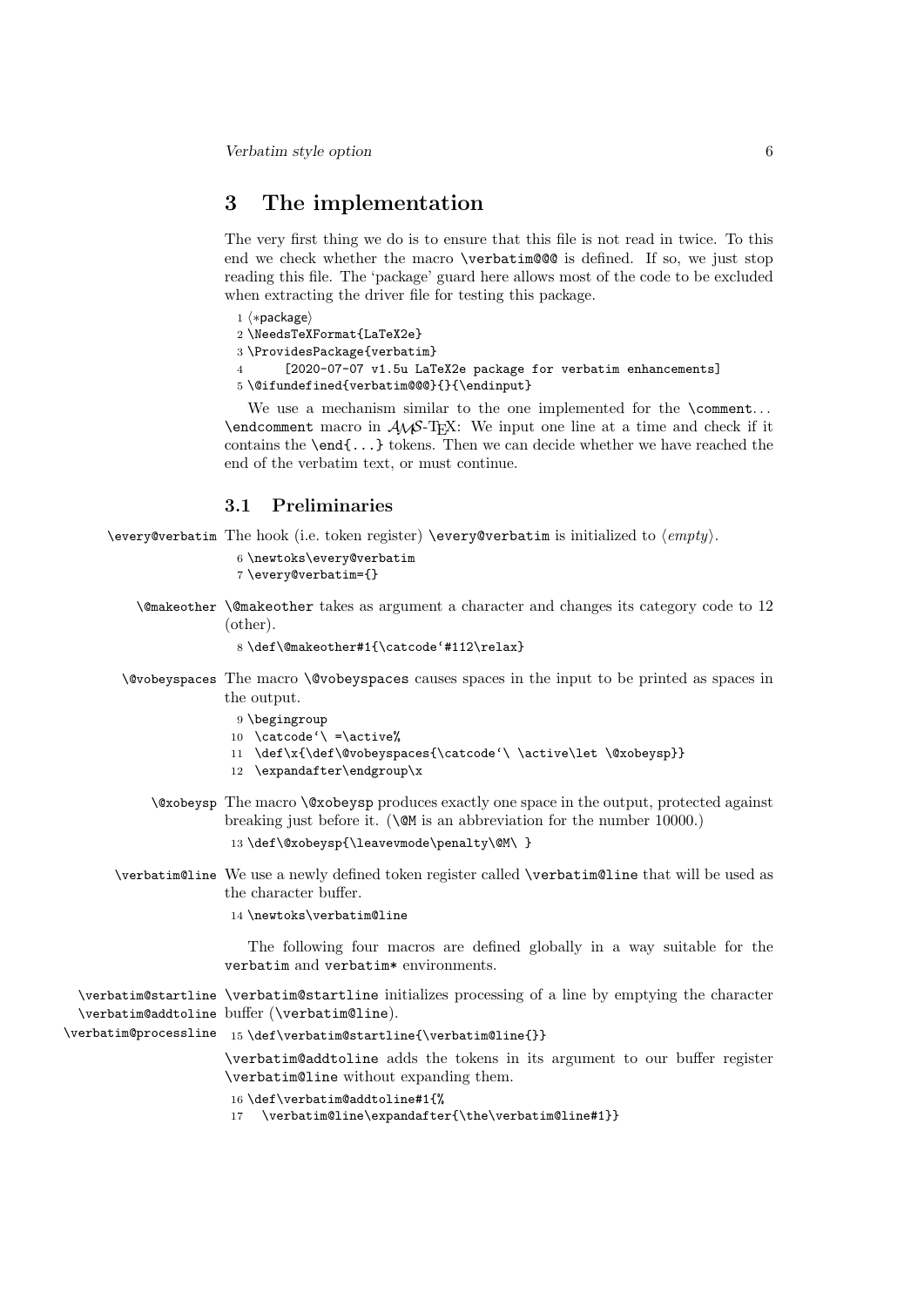Processing a line inside a verbatim or verbatim\* environment means printing it. Ending the line means that we have to begin a new paragraph. We use \par for this purpose. Note that  $\parrow$  is redefined in  $\mathcal{C}$  verbatim to force T<sub>E</sub>X into horizontal mode and to insert an empty box so that empty lines in the input do appear in the output.

18 \def\verbatim@processline{\the\verbatim@line\par}

\verbatim@finish As a default, \verbatim@finish processes the remaining characters. When this macro is called we are facing the following problem: when the **\end{verbatim}** command is encountered \verbatim@processline is called to process the characters preceding the command on the same line. If there are none, an empty line would be output if we did not check for this case.

> If the line is empty \the\verbatim@line expands to nothing. To test this we use a trick similar to that on p. 376 of the T<sub>E</sub>Xbook, but with  $\text{\$} \dots \text{\$}$  instead of the ! tokens. These \$ tokens can never have the same category code as a \$ token that might possibly appear in the token register \verbatim@line, as such a token will always have been read with category code 12 (other). Note that \ifcat expands the following tokens so that \the\verbatim@line is replaced by the accumulated characters

```
19 \def\verbatim@finish{\ifcat$\the\verbatim@line$\else
20 \verbatim@processline\fi}
```
## 3.2 The verbatim and verbatim\* environments

\verbatim@font We start by defining the macro \verbatim@font that is to select the font and to set font-dependent parameters. Then we expand **\@noligs** (defined in the L<sup>AT</sup>EX  $2\varepsilon$ kernel). Among possibly other things, it will go through \verbatim@nolig@list to avoid certain ligatures. \verbatim@nolig@list is a macro defined in the LATEX 2ε kernel to expand to

\do\'\do\<\do\>\do\,\do\'\do\-

All the characters in this list can be part of a ligature in some font or other.

```
21 \def\verbatim@font{\normalfont\ttfamily
22 \hyphenchar\font\m@ne
23 \@noligs}
```
\@verbatim The macro \@verbatim sets up things properly. First of all, the tokens of the \every@verbatim hook are inserted. Then a trivlist environment is started and its first **\item** command inserted. Each line of the verbatim or verbatim\* environment will be treated as a separate paragraph.

```
24 \def\@verbatim{\the\every@verbatim
```
25 \trivlist \item \relax

The following extra vertical space is for compatibility with the LATEXkernel: otherwise, using the verbatim package changes the vertical spacing of a verbatim environment nested within a quote environment.

26 \if@minipage\else\vskip\parskip\fi

The paragraph parameters are set appropriately: the penalty at the beginning of the environment, left and right margins, paragraph indentation, the glue to fill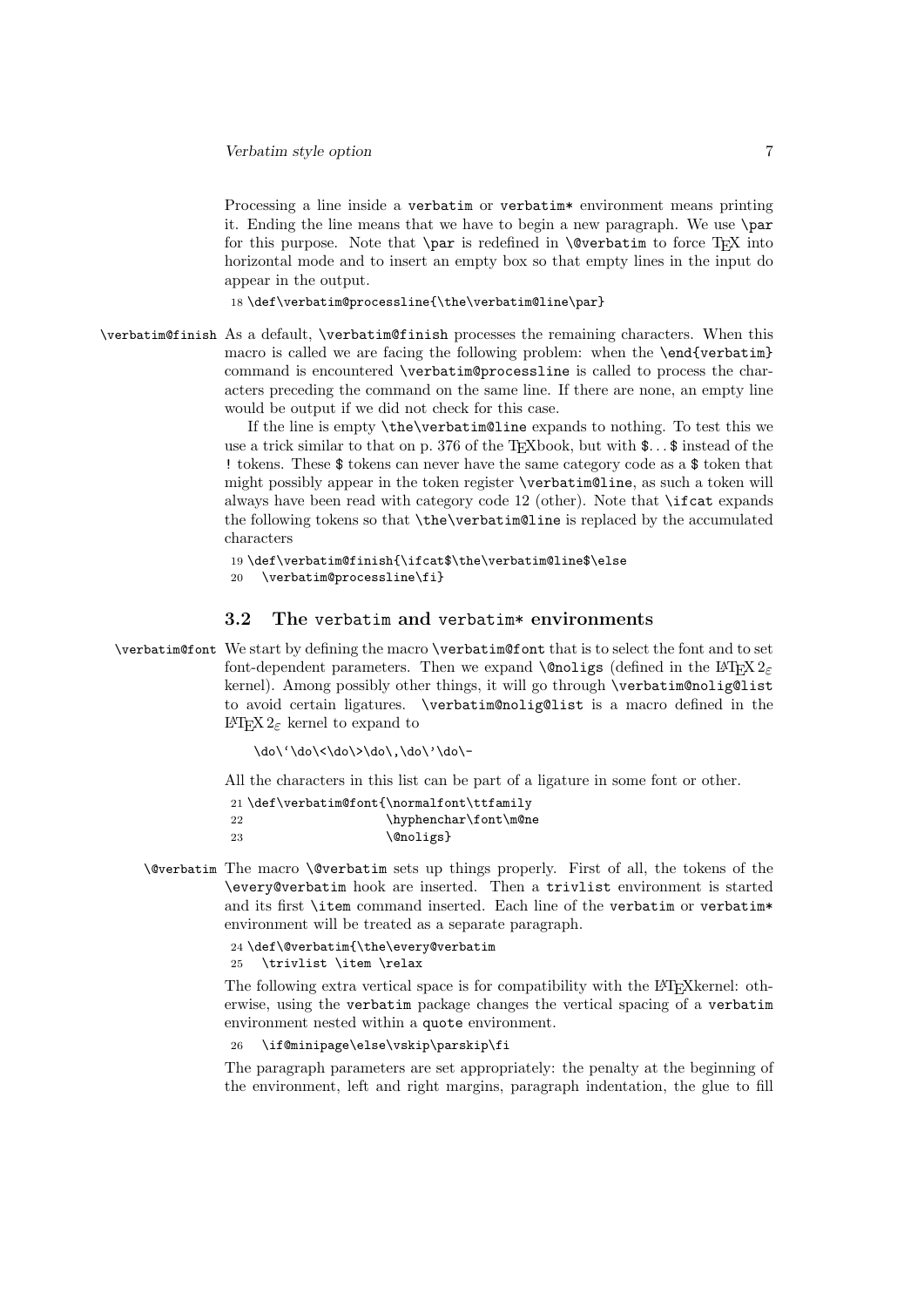the last line, and the vertical space between paragraphs. The latter space has to be zero since we do not want to add extra space between lines.

- 27 \@beginparpenalty \predisplaypenalty
- 28 \leftskip\@totalleftmargin\rightskip\z@
- 29 \parindent\z@\parfillskip\@flushglue\parskip\z@

There's one point to make here: the list environment uses  $T_F X$ 's \parshape primitive to get a special indentation for the first line of the list. If the list begins with a verbatim environment this **\parshape** is still in effect. Therefore we have to reset this internal parameter explicitly. We could do this by assigning 0 to \parshape. However, there is a simpler way to achieve this: we simply tell TEX to start a new paragraph. As is explained on p. 103 of the T<sub>E</sub>Xbook, this resets \parshape to zero.

30 \@@par

We now ensure that  $\parrow$  has the correct definition, namely to force T<sub>E</sub>X into horizontal mode and to include an empty box. This is to ensure that empty lines do appear in the output. Afterwards, we insert the \interlinepenalty since T<sub>EX</sub> does not add a penalty between paragraphs (here: lines) by its own initiative. Otherwise a verbatim environment could be broken across pages even if a \samepage declaration were present.

However, in a top-aligned minipage, this will result in an extra empty line added at the top. Therefore, a slightly more complicated construct is necessary. One of the important things here is the inclusion of \leavevmode as the first macro in the first line, for example, a blank verbatim line is the first thing in a list item.

31 \def\par{% 32 \if@tempswa

```
33 \leavevmode\null\@@par\penalty\interlinepenalty
```
 $34$  \else

```
35 \@tempswatrue
```

```
36 \ifhmode\@@par\penalty\interlinepenalty\fi
```
 $37$  \fi}%

But to avoid an error message when the environment doesn't contain any text, we redefine \@noitemerr which will in this case be called by \endtrivlist.

38 \def\@noitemerr{\@warning{No verbatim text}}%

Now we call \obeylines to make the end of line character active,

39 \obeylines

change the category code of all special characters, to 12 (other).

40 \let\do\@makeother \dospecials

and switch to the font to be used.

41 \verbatim@font

To avoid a breakpoint after the labels box, we remove the penalty put there by the list macros: another use of \unpenalty!

\everypar \expandafter{\the\everypar \unpenalty}}

\verbatim Now we define the toplevel macros. \verbatim is slightly changed: after setting \verbatim\* up things properly it calls \verbatim@start. This is done inside a group, so that \verbatim can be used directly, without \begin.

```
43 \def\verbatim{\begingroup\@verbatim \frenchspacing\@vobeyspaces
44 \verbatim@start}
```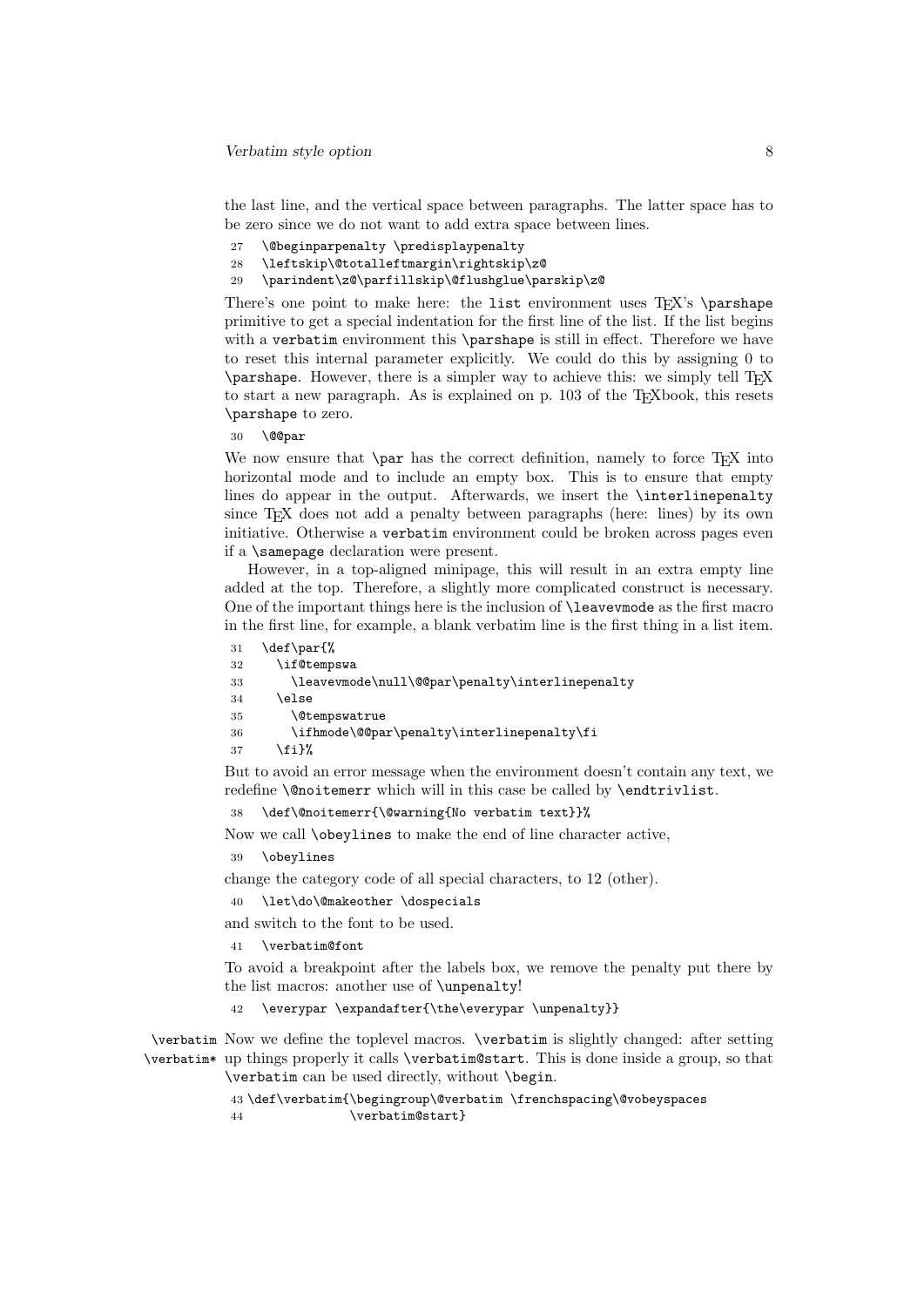\verbatim\* is defined accordingly.

- 45 \@namedef{verbatim\*}{\begingroup\@verbatim
- 46 \@setupverbvisiblespace\@vobeyspaces
- 47 \verbatim@start}

\endverbatim To end the verbatim and verbatim\* environments it is only necessary to finish \endverbatim\* the trivlist environment started in \@verbatim and close the corresponding group.

```
48 \def\endverbatim{\endtrivlist\endgroup\@doendpe}
```
49 \expandafter\let\csname endverbatim\*\endcsname =\endverbatim

### 3.3 The comment environment

\comment The \comment macro is similar to \verbatim\*. However, we do not need to switch \endcomment fonts or set special formatting parameters such as \parindent or \parskip. We need only set the category code of all special characters to 12 (other) and that of  $\hat{\ }$ M (the end of line character) to 13 (active). The latter is needed for macro parameter delimiter matching in the internal macros defined below. In contrast to the default definitions used by the \verbatim and \verbatim\* macros, we define \verbatim@addtoline to throw away its argument and \verbatim@processline, \verbatim@startline, and \verbatim@finish to act as no-ops. Then we call \verbatim@. But the first thing we do is to call \@bsphack so that this environment has no influence whatsoever upon the spacing.

```
50 \def\comment{\@bsphack
```

```
51 \let\do\@makeother\dospecials\catcode'\^^M\active
52 \let\verbatim@startline\relax
53 \let\verbatim@addtoline\@gobble
54 \let\verbatim@processline\relax
55 \let\verbatim@finish\relax
56 \verbatim@}
```
\endcomment is very simple: it only calls \@esphack to take care of the spacing. The \end macro closes the group and therefore takes care of restoring everything we changed.

57 \let\endcomment=\@esphack

#### 3.4 The main loop

Here comes the tricky part: During the definition of the macros we need to use the special characters  $\setminus$ ,  $\{$ , and  $\}$  not only with their normal category codes, but also with category code 12 (other). We achieve this by the following trick: first we tell T<sub>E</sub>X that  $\setminus$ ,  $\{$ , and  $\}$  are the lowercase versions of  $\cdot$ ,  $\{$ , and  $\}$ . Then we replace every occurrence of  $\setminus$ ,  $\{$ , and  $\}$  that should be read with category code 12 by !, [, and ], respectively, and give the whole list of tokens to \lowercase, knowing that category codes are not altered by this primitive!

But first we have ensure that !, [, and ] themselves have the correct category code! To allow special settings of these codes we hide their setting in the macro \vrb@catcodes. If it is already defined our new definition is skipped.

```
58 \@ifundefined{vrb@catcodes}%
```

```
59 {\def\vrb@catcodes{%
```
60 \catcode'\!12\catcode'\[12\catcode'\]12}}{}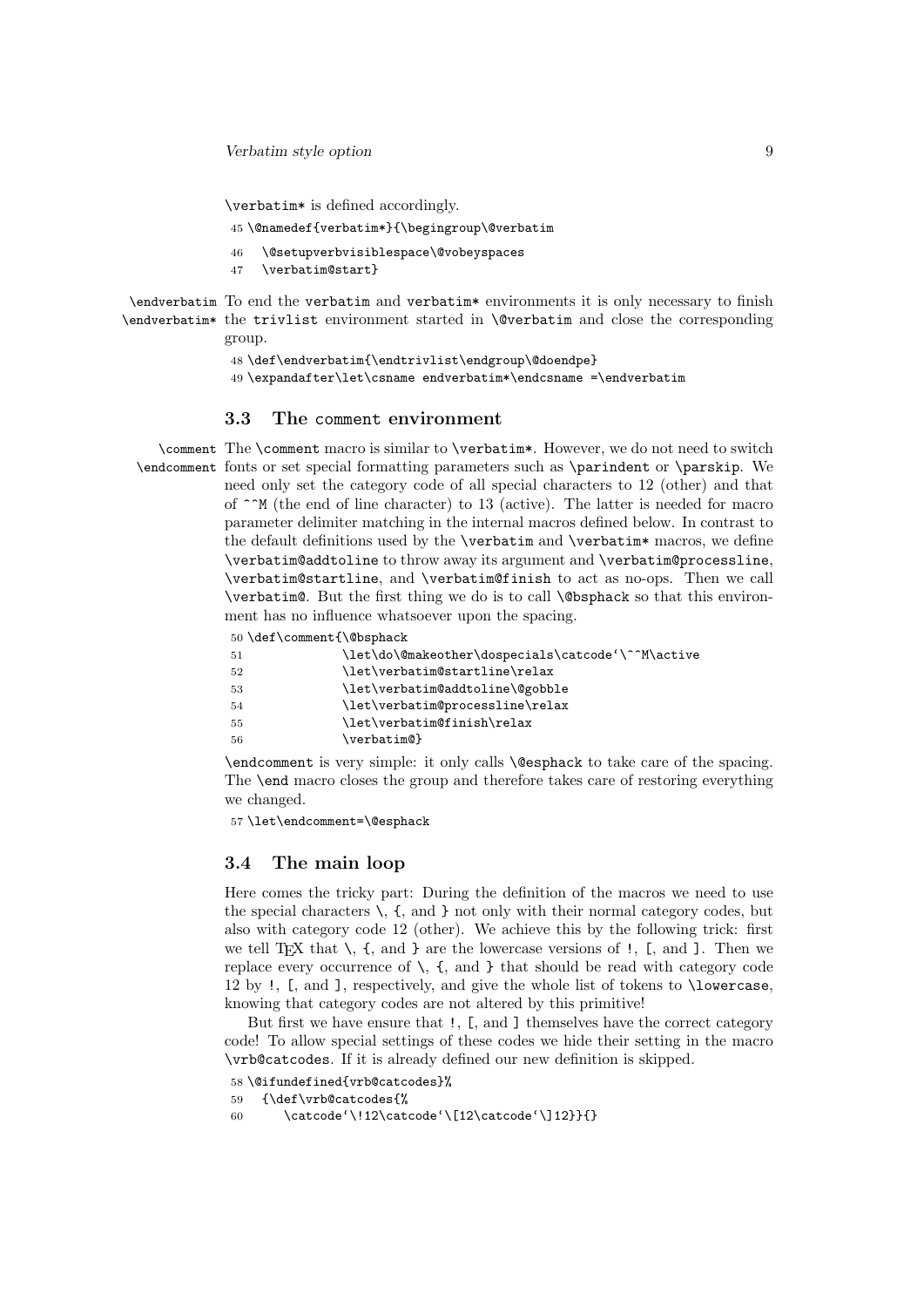This trick allows us to use this code for applications where other category codes are in effect.

We start a group to keep the category code changes local.

- 61 \begingroup
- 62 \vrb@catcodes
- 63 \lccode'\!='\\ \lccode'\[='\{ \lccode'\]='\}

We also need the end-of-line character  $\hat{\ }^{\ast}$ M, as an active character. If we were to simply write \catcode'\^^M=\active then we would get an unwanted active end of line character at the end of every line of the following macro definitions. Therefore we use the same trick as above: we write a tilde  $\tilde{\ }$  instead of  $\tilde{\ }$  and pretend that the latter is the lowercase variant of the former. Thus we have to ensure now that the tilde character has category code 13 (active).

64 \catcode'\~=\active \lccode'\~='\^^M

The use of the \lowercase primitive leads to one problem: the uppercase character 'C' needs to be used in the code below and its case must be preserved. So we add the command:

65 \lccode'\C='\C

Now we start the token list passed to \lowercase. We use the following little trick (proposed by Bernd Raichle): The very first token in the token list we give to  $\Omega$  to  $\Omega$  is the  $\Theta$  and  $\Omega$  primitive. This means that it is processed by TFX immediately after \lowercase has finished its operation, thus ending the group started by \begingroup above. This avoids the global definition of all macros.

66 \lowercase{\endgroup

\verbatim@start The purpose of \verbatim@start is to check whether there are any characters on the same line as the \begin{verbatim} and to pretend that they were on a line by themselves. On the other hand, if there are no characters remaining on the current line we shall just find an end of line character. \verbatim@start performs its task by first grabbing the following character (its argument). This argument is then compared to an active ^^M, the end of line character.

67 \def\verbatim@start#1{%

- 68 \verbatim@startline
- 69 \if\noexpand#1\noexpand~%

If this is true we transfer control to \verbatim@ to process the next line. We use \next as the macro which will continue the work.

70 \let\next\verbatim@

Otherwise, we define \next to expand to a call to \verbatim@ followed by the character just read so that it is reinserted into the text. This means that those characters remaining on this line are handled as if they formed a line by themselves.

71 \else \def\next{\verbatim@#1}\fi

Finally we call \next.

72 \next}%

\verbatim@ The three macros \verbatim@, \verbatim@@, and \verbatim@@@ form the "main loop" of the verbatim environment. The purpose of \verbatim@ is to read exactly one line of input. \verbatim@@ and \verbatim@@@ work together to find out whether the four characters **\end** (all with category code 12 (other)) occur in that line. If so, \verbatim@@@ will call \verbatim@test to check whether this \end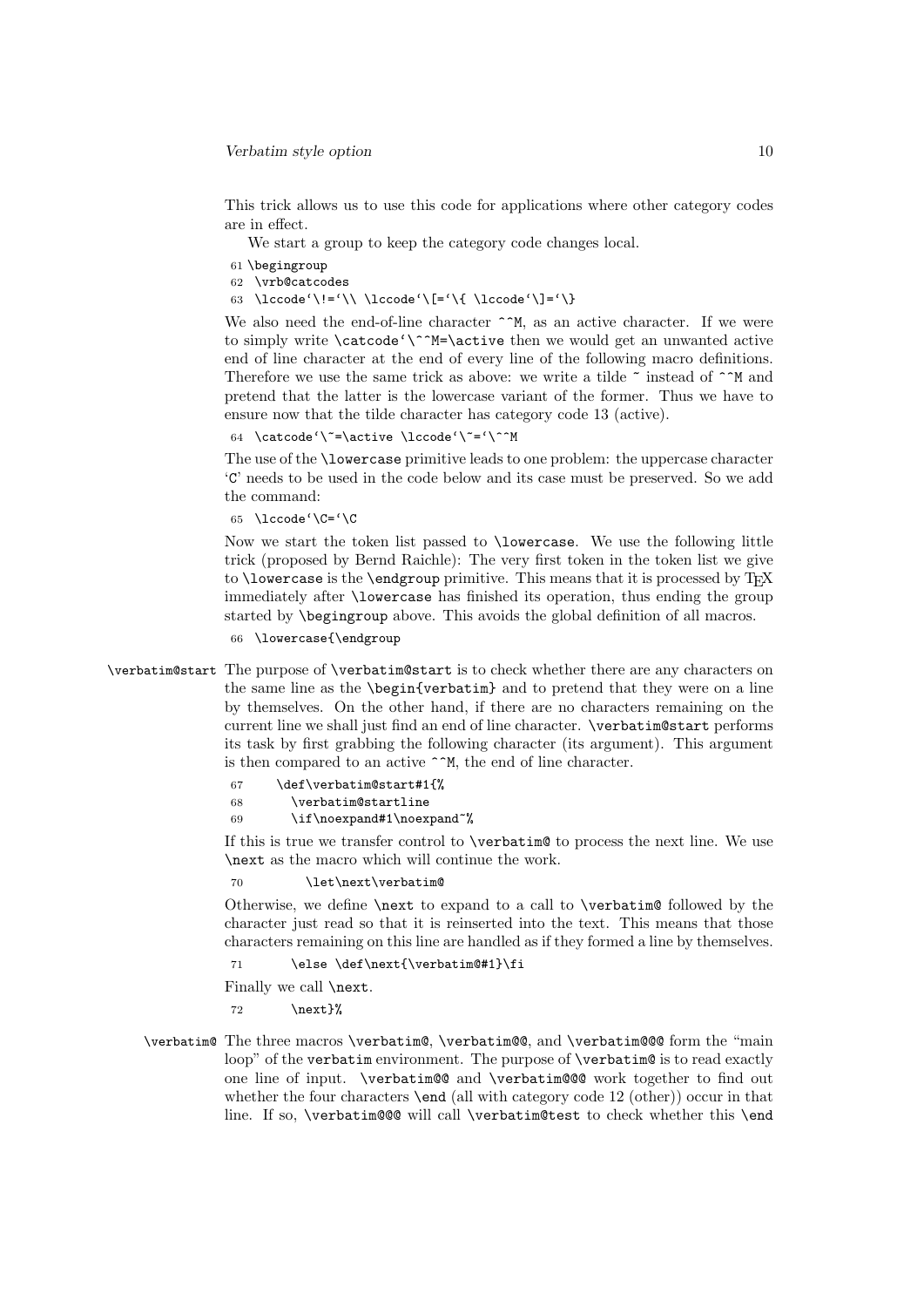is part of \end{verbatim} and will terminate the environment if this is the case. Otherwise we continue as if nothing had happened. So let's have a look at the definition of \verbatim@:

73 \def\verbatim@#1~{\verbatim@@#1!end\@nil}%

Note that the ! character will have been replaced by a  $\setminus$  with category code 12 (other) by the \lowercase primitive governing this code before the definition of this macro actually takes place. That means that it takes the line, puts \end (four character tokens) and \@nil (one control sequence token) as a delimiter behind it, and then calls \verbatim@@.

\verbatim@@ \verbatim@@ takes everything up to the next occurrence of the four characters \end as its argument.

\def\verbatim@@#1!end{%

That means: if they do not occur in the original line, then argument #1 is the whole input line, and  $\,\$ 0\,il is the next token to be processed. However, if the four characters \end are part of the original line, then #1 consists of the characters in front of \end, and the next token is the following character (always remember that the line was lengthened by five tokens). Whatever #1 may be, it is verbatim text, so #1 is added to the line currently built.

75 \verbatim@addtoline{#1}%

The next token in the input stream is of special interest to us. Therefore \futurelet defines \next to be equal to it before calling \verbatim@@@.

76 \futurelet\next\verbatim@@@}%

\verbatim@@@ \verbatim@@@ will now read the rest of the tokens on the current line, up to the final \@nil token.

77 \def\verbatim@@@#1\@nil{%

If the first of the above two cases occurred, i.e. no \end characters were on that line, #1 is empty and **\next** is equal to **\@nil**. This is easily checked.

78 \ifx\next\@nil

If so, this was a simple line. We finish it by processing the line we accumulated so far. Then we prepare to read the next line.

79 \verbatim@processline 80 \verbatim@startline 81 \let\next\verbatim@

Otherwise we have to check what follows these \end tokens.

82 \else

Before we continue, it's a good idea to stop for a moment and remember where we are: We have just read the four character tokens \end and must now check whether the name of the environment (surrounded by braces) follows. To this end we define a macro called \@tempa that reads exactly one character and decides what to do next. This macro should do the following: skip spaces until it encounters either a left brace or the end of the line. But it is important to remember which characters are skipped. The \end⟨optional spaces⟩{ characters may be part of the verbatim text, i.e. these characters must be printed.

Assume for example that the current line contains

␣␣␣␣␣␣\end␣{AVeryLongEnvironmentName}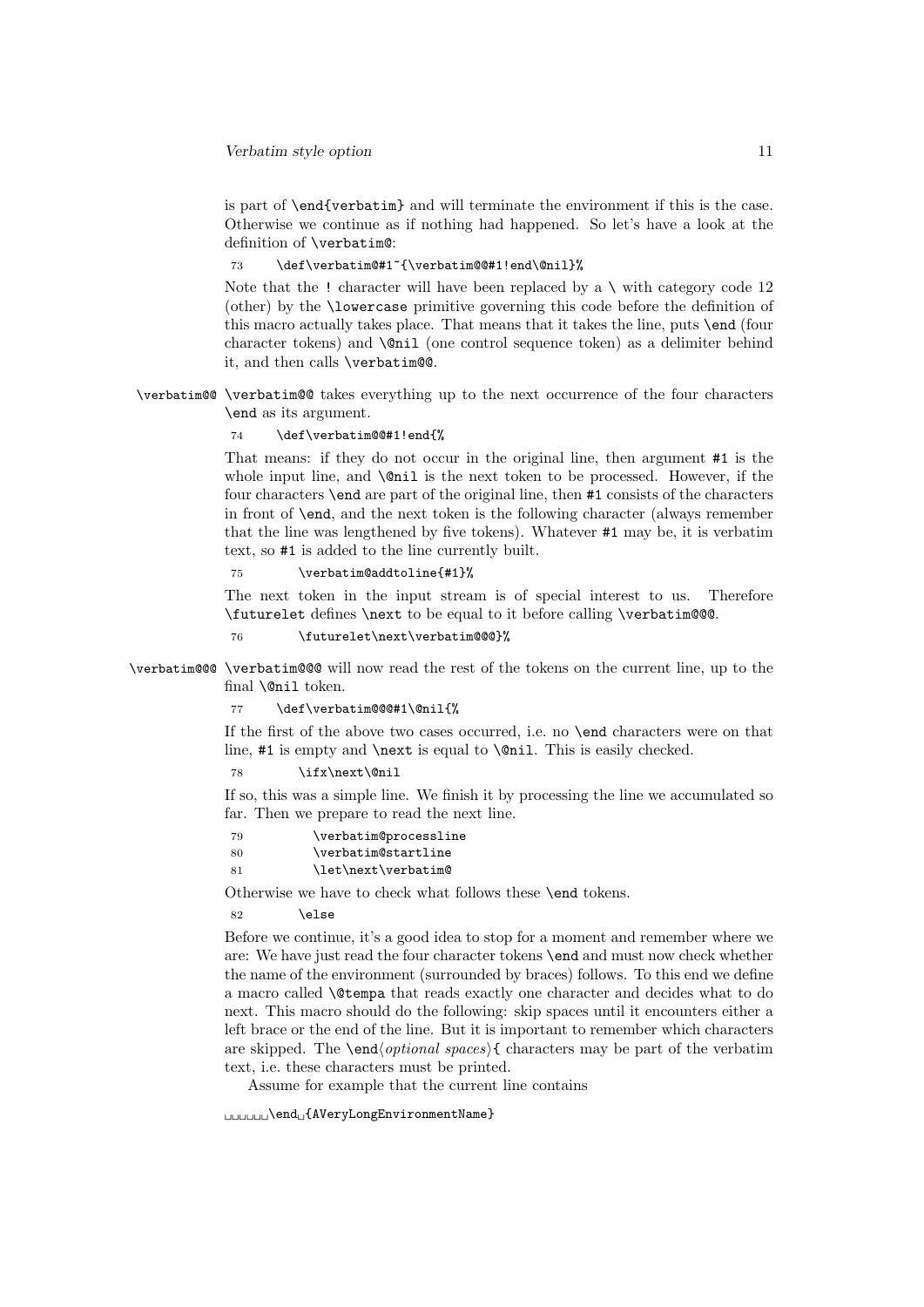As we shall soon see, the scanning mechanism implemented here will not find out that this is text to be printed until it has read the right brace. Therefore we need a way to accumulate the characters read so that we can reinsert them if necessary. The token register **\@temptokena** is used for this purpose.

Before we do this we have to get rid of the superfluous \end tokens at the end of the line. To this end we define a temporary macro whose argument is delimited by \end\@nil (four character tokens and one control sequence token) to be used below on the rest of the line, after appending a  $\mathcal{C}$  and token to it. (Note that this token can never appear in #1.) We use the following definition of \@tempa to get the rest of the line (after the first \end).

#### 83 \def\@tempa##1!end\@nil{##1}%

We mentioned already that we use token register **\@temptokena** to remember the characters we skip, in case we need them again. We initialize this with the \end we have thrown away in the call to \@tempa.

#### 84 \@temptokena{!end}%

We shall now call \verbatim@test to process the characters remaining on the current line. But wait a moment: we cannot simply call this macro since we have already read the whole line. Therefore we have to first expand the macro \@tempa to insert them again after the \verbatim@test token. A ^^M character is appended to denote the end of the line. (Remember that this character comes disguised as a tilde.)

### 85 \def\next{\expandafter\verbatim@test\@tempa#1\@nil~}%

That's almost all, but we still have to now call \next to do the work.

86  $\{f_i \neq \}$ %

\verbatim@test We define \verbatim@test to investigate every token in turn.

#### 87 \def\verbatim@test#1{%

First of all we set \next equal to \verbatim@test in case this macro must call itself recursively in order to skip spaces.

#### 88 \let\next\verbatim@test

We have to distinguish four cases:

1. The next token is a  $\hat{}$   $\hat{}$ M, i.e. we reached the end of the line. That means that nothing special was found. Note that we use \if for the following comparisons so that the category code of the characters is irrelevant.

#### 89 \if\noexpand#1\noexpand~%

We add the characters accumulated in token register **\@temptokena** to the current line. Since \verbatim@addtoline does not expand its argument, we have to do the expansion at this point. Then we \let \next equal to \verbatim@ to prepare to read the next line.

| -90 | \expandafter\verbatim@addtoline |
|-----|---------------------------------|
| 91  | \expandafter{\the\@temptokena}% |
| 92  | \verbatim@processline           |
| 93  | \verbatim@startline             |
| 94  | \let\next\verbatim@             |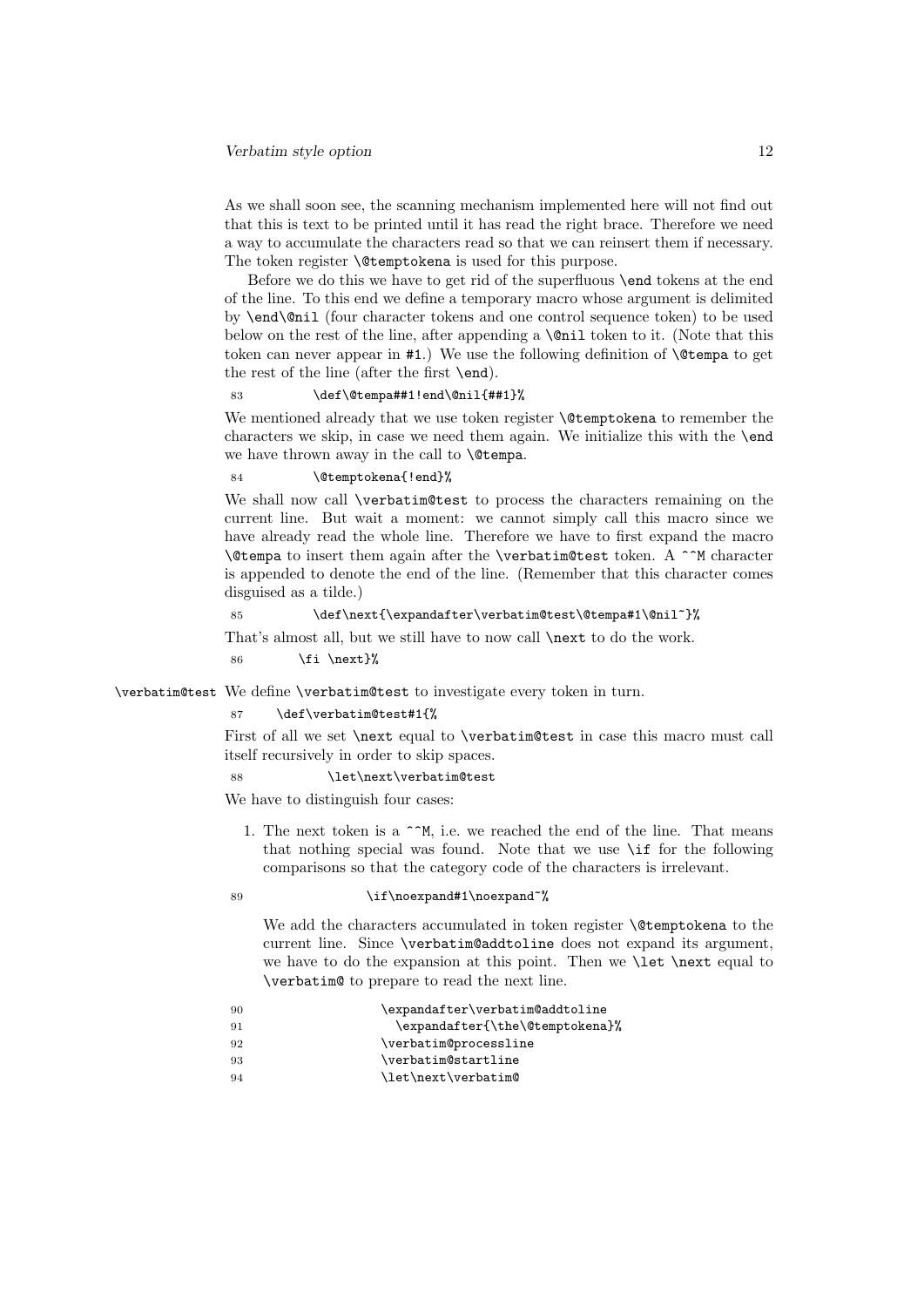2. A space character follows. This is allowed, so we add it to \@temptokena and continue.

#### 95 \else \if\noexpand#1 96 \@temptokena\expandafter{\the\@temptokena#1}%

3. An open brace follows. This is the most interesting case. We must now collect characters until we read the closing brace and check whether they form the environment name. This will be done by \verbatim@testend, so here we let \next equal this macro. Again we will process the rest of the line, character by character. The characters forming the name of the environment will be accumulated in \@tempc. We initialize this macro to expand to nothing.

| - 97 | \else \if\noexpand#1\noexpand[%] |
|------|----------------------------------|
| -98  | \let\@tempc\@empty               |
| -99  | \let\next\verbatim@testend       |

Note that the [ character will be a { when this macro is defined.

4. Any other character means that the \end was part of the verbatim text. Add the characters to the current line and prepare to call \verbatim@ to process the rest of the line.

| 100 | else\                           |
|-----|---------------------------------|
| 101 | \expandafter\verbatim@addtoline |
| 102 | \expandafter{\the\@temptokena}% |
| 103 | \def\next{\verbatim@#1}%        |
| 104 | \fi\fi\fi                       |
|     |                                 |

The last thing this macro does is to call \next to continue processing. 105 \next }%

\verbatim@testend \verbatim@testend is called when \end⟨optional spaces⟩{ was seen. Its task is to scan everything up to the next } and to call \verbatim@@testend. If no } is found it must reinsert the characters it read and return to \verbatim@. The following definition is similar to that of \verbatim@test: it takes the next character and decides what to do.

106 \def\verbatim@testend#1{%

Again, we have four cases:

1. ^^M: As no } is found in the current line, add the characters to the buffer. To avoid a complicated construction for expanding \@temptokena and \@tempc we do it in two steps. Then we continue with \verbatim@ to process the next line.

| 107 | \if\noexpand#1\noexpand~%        |
|-----|----------------------------------|
| 108 | \expandafter\verbatim@addtoline  |
| 109 | \expandafter{\the\@temptokena[}% |
| 110 | \expandafter\verbatim@addtoline  |
| 111 | \expandafter{\@tempc}%           |
| 112 | \verbatim@processline            |
| 113 | \verbatim@startline              |
| 114 | \let\next\verbatim@              |
|     |                                  |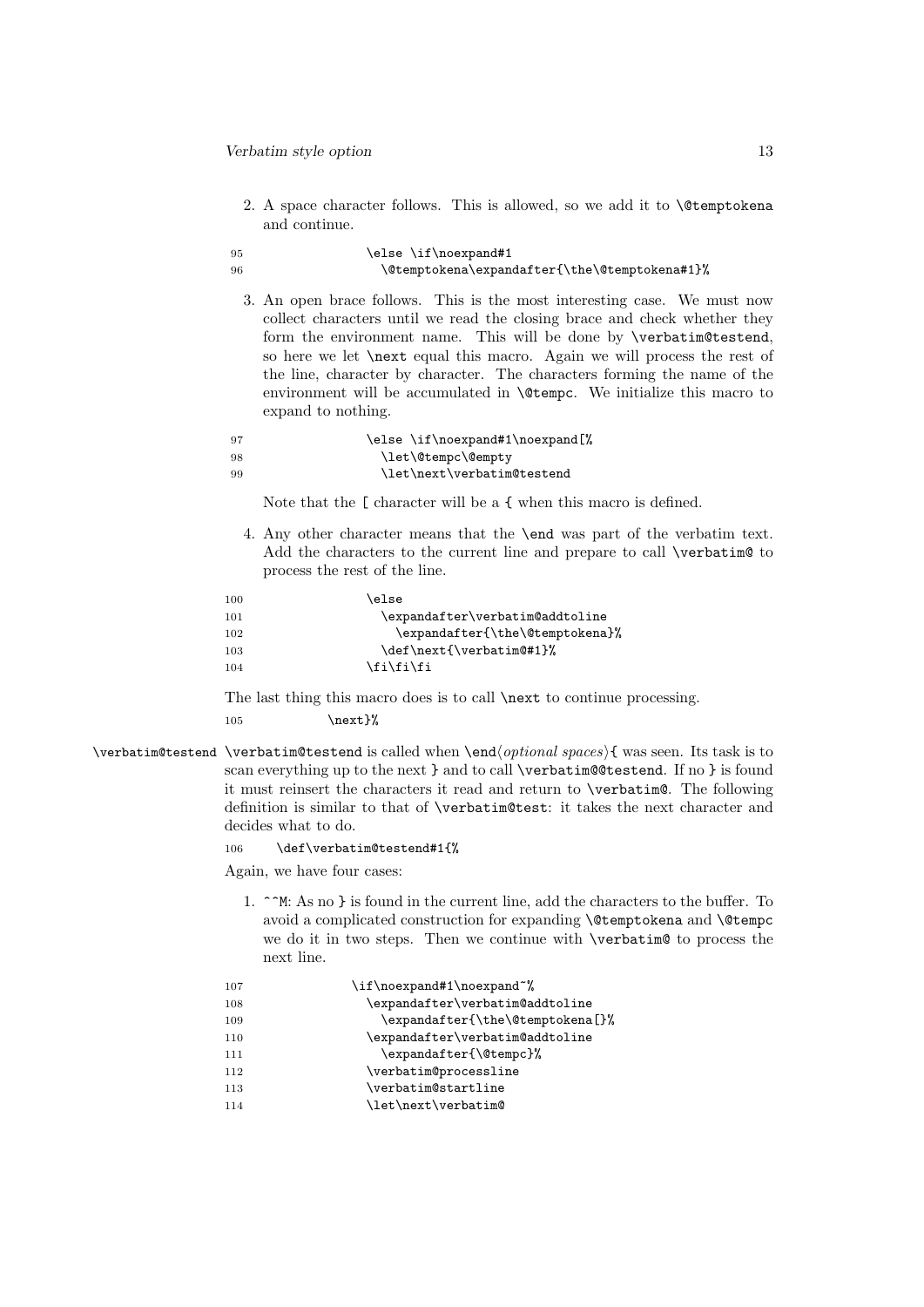2. }: Call \verbatim@@testend to check if this is the right environment name.

| 115  | \else\if\noexpand#1\noexpand]% |
|------|--------------------------------|
| -116 | \let\next\verbatim@@testend    |

3. \: This character must not occur in the name of an environment. Thus we stop collecting characters. In principle, the same argument would apply to other characters as well, e.g.,  $\{$ . However,  $\setminus$  is a special case, since it may be the first character of \end. This means that we have to look again for \end{⟨environment name⟩}. Note that we prefixed the ! by a \noexpand primitive, to protect ourselves against it being an active character.

| \expandafter\verbatim@addtoline<br>118<br>119<br>\expandafter\verbatim@addtoline<br>120<br>\expandafter{\@tempc}%<br>121<br>\def\next{\verbatim@!}%<br>122 | 117 | \else\if\noexpand#1\noexpand!%   |
|------------------------------------------------------------------------------------------------------------------------------------------------------------|-----|----------------------------------|
|                                                                                                                                                            |     |                                  |
|                                                                                                                                                            |     | \expandafter{\the\@temptokena[}% |
|                                                                                                                                                            |     |                                  |
|                                                                                                                                                            |     |                                  |
|                                                                                                                                                            |     |                                  |

4. Any other character: collect it and continue. We cannot use \edef to define \@tempc since its replacement text might contain active character tokens.

123 \else \expandafter\def\expandafter\@tempc\expandafter 124 {\@tempc#1}\fi\fi\fi

As before, the macro ends by calling itself, to process the next character if appropriate.

125 \next}%

\verbatim@@testend Unlike the previous macros \verbatim@@testend is simple: it has only to check if the  $\end{math}$ ... } matches the corresponding  $\begin{bmatrix} \cdot & \cdot \\ \cdot & \cdot \end{bmatrix}$ .

126 \def\verbatim@@testend{%

We use **\next** again to define the things that are to be done. Remember that the name of the current environment is held in \@currenvir, the characters accumulated by \verbatim@testend are in \@tempc. So we simply compare these and prepare to execute  $\end{math}$   $\text{card}\{\text{current environment}\}\$  macro if they match. Before we do this we call **\verbatim@finish** to process the last line. We define **\next** via \edef so that \@currenvir is replaced by its expansion. Therefore we need \noexpand to inhibit the expansion of \end at this point.

127 \ifx\@tempc\@currenvir

128 \verbatim@finish

129 \edef\next{\noexpand\end{\@currenvir}%

Without this trick the \end command would not be able to correctly check whether its argument matches the name of the current environment and you'd get an interesting LAT<sub>E</sub>X error message such as:

! \begin{verbatim\*} ended by \end{verbatim\*}.

But what do we do with the rest of the characters, those that remain on that line? We call \verbatim@rescan to take care of that. Its first argument is the name of the environment just ended, in case we need it again. \verbatim@rescan takes the list of characters to be reprocessed as its second argument. (This token list was inserted after the current macro by **\verbatim@@@**.) Since we are still in an \edef we protect it by means of\noexpand.

130 \noexpand\verbatim@rescan{\@currenvir}}%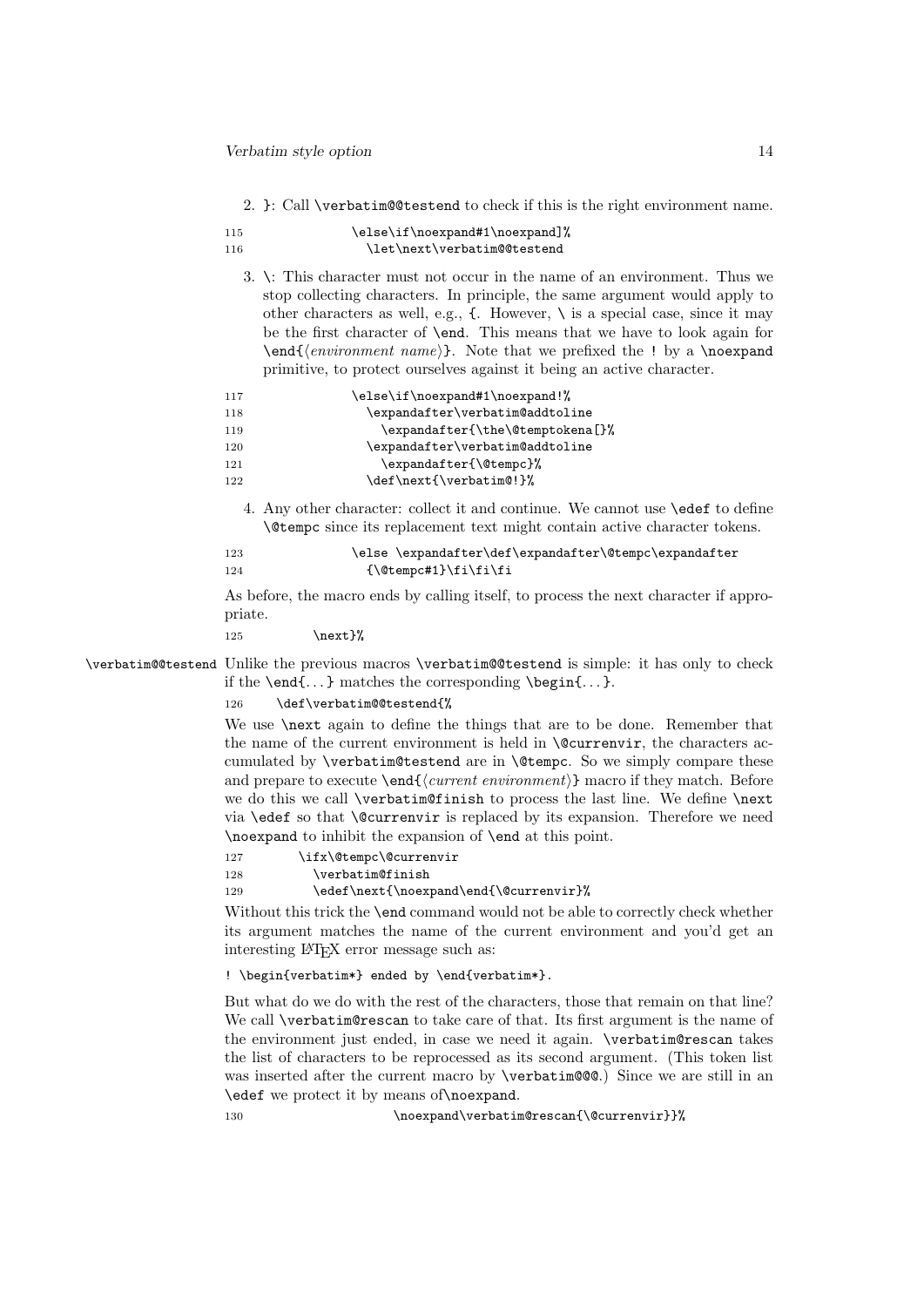If the names do not match, we reinsert everything read up to now and prepare to call \verbatim@ to process the rest of the line.

| 131 | else\                            |
|-----|----------------------------------|
| 132 | \expandafter\verbatim@addtoline  |
| 133 | \expandafter{\the\@temptokena[}% |
| 134 | \expandafter\verbatim@addtoline  |
| 135 | \expandafter{\@tempc]}%          |
| 136 | \let\next\verbatim@              |
| 137 | \fi                              |
|     | Finally we call <b>\next</b> .   |
| 138 | \next }%                         |

\verbatim@rescan In principle \verbatim@rescan could be used to analyse the characters remaining after the \end{...} command and pretend that these were read "properly", assuming "standard" category codes are in force.<sup>[1](#page-14-0)</sup> But this is not always possible (when there are unmatched curly braces in the rest of the line). Besides, we think that this is not worth the effort: After a verbatim or verbatim\* environment a new line in the output is begun anyway, and an \end{comment} can easily be put on a line by itself. So there is no reason why there should be any text here. For the benefit of the user who did put something there (a comment, perhaps) we simply issue a warning and drop them. The method of testing is explained in Appendix D, p. 376 of the TEXbook. We use ^^M instead of the ! character used there since this is a character that cannot appear in #1. The two \noexpand primitives are necessary to avoid expansion of active characters and macros.

> One extra subtlety should be noted here: remember that the token list we are currently building will first be processed by the **\lowercase** primitive before T<sub>E</sub>X carries out the definitions. This means that the 'C' character in the argument to the  $\&$ warning macro must be protected against being changed to 'c'. That's the reason why we added the \lccode'\C='\C assignment above. We can now finish the argument to \lowercase as well as the group in which the category codes were changed.

```
139 \def\verbatim@rescan#1#2~{\if\noexpand~\noexpand#2~\else
140 \@warning{Characters dropped after '\string\end{#1}'}\fi}}
```
### 3.5 The \verbatiminput command

\verbatim@in@stream We begin by allocating an input stream (out of the 16 available input streams). 141 \newread\verbatim@in@stream

\verbatim@readfile The macro \verbatim@readfile encloses the main loop by calls to the macros \verbatim@startline and \verbatim@finish, respectively. This makes sure that the user can initialize and finish the command when the file is empty or doesn't exist. The verbatim environment has a similar behaviour when called with an empty text.

> 142 \def\verbatim@readfile#1{% 143 \verbatim@startline

<span id="page-14-0"></span><sup>1</sup>Remember that they were all read with category codes 11 (letter) and 12 (other) so that control sequences are not recognized as such.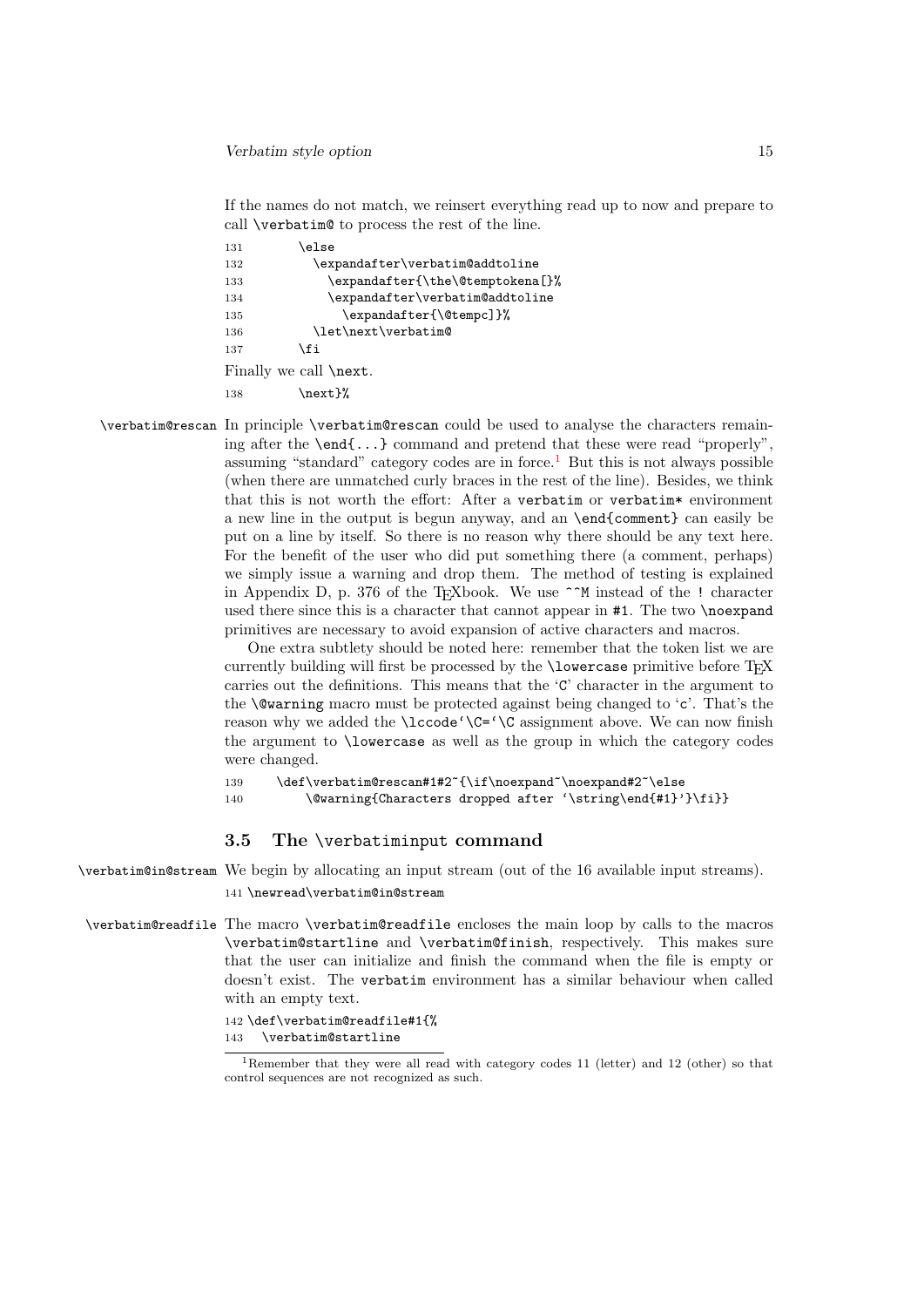When the file is not found we issue a warning.

```
144 \openin\verbatim@in@stream #1\relax<br>145 \ifeof\verbatim@in@stream
      \ifeof\verbatim@in@stream
146 \typeout{No file #1.}%
```
147 \else

At this point we pass the name of the file to \@addtofilelist so that its appears in the output of a \listfiles command. In addition, we use \ProvidesFile to make a log entry in the transcript file and to distinguish files read in via \verbatiminput from others.

```
148 \@addtofilelist{#1}%
149 \ProvidesFile{#1}[(verbatim)]%
```
While reading from the file it is useful to switch off the recognition of the end-ofline character. This saves us stripping off spaces from the contents of the line.

```
150 \expandafter\endlinechar\expandafter\m@ne
151 \expandafter\verbatim@read@file
152 \expandafter\endlinechar\the\endlinechar\relax
153 \closein\verbatim@in@stream
154 \fi
155 \verbatim@finish
156 }
```
\verbatim@read@file All the work is done in \verbatim@read@file. It reads the input file line by line and recursively calls itself until the end of the file.

```
157 \def\verbatim@read@file{%
158 \read\verbatim@in@stream to\next
159 \ifeof\verbatim@in@stream
160 \else
```
For each line we call \verbatim@addtoline with the contents of the line. \verbatim@processline is called next.

```
161 \expandafter\verbatim@addtoline\expandafter{\next}%
```
162 \verbatim@processline

After processing the line we call \verbatim@startline to initialize all before we read the next line.

```
163 \verbatim@startline
```
Without \expandafter each call of \verbatim@read@file uses space in  $T_F X$ 's input stack.[2](#page-15-0)

```
164 \expandafter\verbatim@read@file
165 \fi
166 }
```
\verbatiminput \verbatiminput first starts a group to keep font and category changes local. Then it calls the macro \verbatim@input with additional arguments, depending on whether an asterisk follows.

```
167 \def\verbatiminput{\begingroup
168 \@ifstar{\verbatim@input\relax}%
169 {\verbatim@input{\frenchspacing\@vobeyspaces}}}
```
<span id="page-15-0"></span><sup>&</sup>lt;sup>2</sup>A standard TEX would report an overflow error if you try to read a file with more than ca. 200 lines. The same error occurs if the first line of code in §390 of "TeX: The Program" is missing.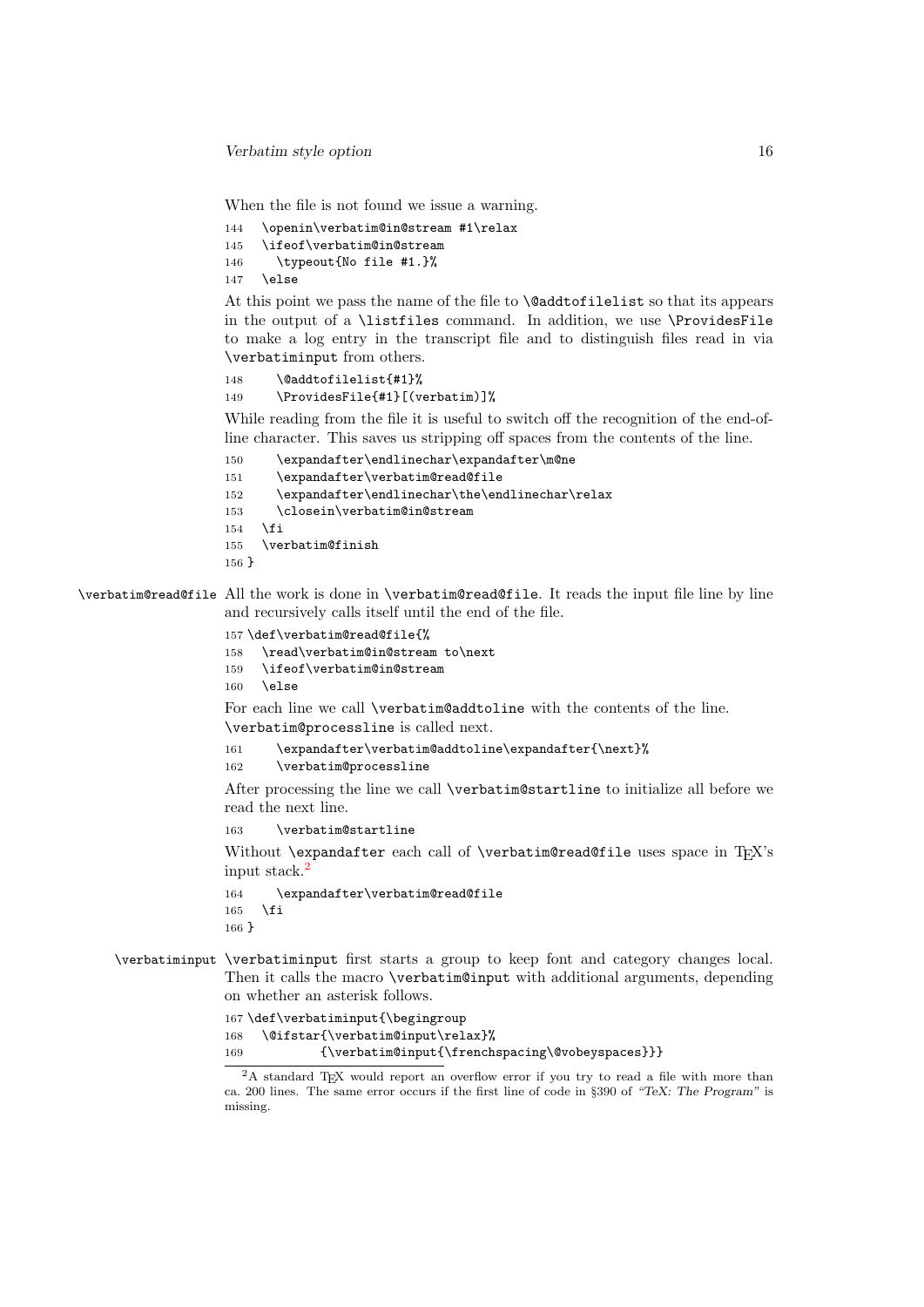Verbatim style option 17

\verbatim@input \verbatim@input first checks whether the file exists, using the standard macro \IfFileExists which leaves the name of the file found in \@filef@und. Then everything is set up as in the **\verbatim** macro. But, as **\@verbatim** contains a call to  $\text{every}$  every@verbatim which  $might$  contain an  $\input$  statement, which would overwrite the contents of \@filef@und, we need to save it by expanding it first. The use of  $\Diamond$ swaptwoargs makes it so that the *expansion* of  $\Diamond$ filef@und gets to be the second argument of \verbatim@readfile. m

```
170 \def\verbatim@input#1#2{%
```

```
171 \IfFileExists {#2}{%
```
172 \expandafter\@swaptwoargs\expandafter 173 {\expandafter{\@filef@und}}%  $174$  {\@verbatim #1\relax

Then it reads in the file, finishes off the trivlist environment started by \@verbatim and closes the group. This restores everything to its normal settings.

```
175 \verbatim@readfile}%
176 \endtrivlist\endgroup\@doendpe}%
```
If the file is not found a more or less helpful message is printed. The final \endgroup is needed to close the group started in \verbatiminput above.

```
177 {\typeout {No file #2.}\endgroup}}
178 ⟨/package⟩
```
# 3.6 Getting verbatim text into arguments.

One way of achieving this is to define a macro (command) whose expansion is the required verbatim text. This command can then be used anywhere that the verbatim text is required. It can be used in arguments, even moving ones, but it is fragile (at least, the version here is).

Here is some code which claims to provide this. It is a much revised version of something I (Chris) did about 2 years ago. Maybe it needs further revision.

It is only intended as an extension to \verb, not to the verbatim environment. It should therefore, perhaps, treat line-ends similarly to whatever is best for \verb.

\newverbtext This is the command to produce a new macro whose expansion is verbatim text. This command itself cannot be used in arguments, of course! It is used as follows:

```
\newverbtext{\myverb}"^%{ &~_\}}@ #"
```
The rules for delimiting the verbatim text are the same as those for \verb.

```
179 ⟨∗verbtext⟩
180 \def \newverbtext {%
181 \@ifstar {\@tempswatrue \@verbtext }{\@tempswafalse \@verbtext *}%
182 }
```
I think that a temporary switch is safe here: if not, then suitable \lets can be used.

```
183 \def \@verbtext *#1#2{%
184 \begingroup
185 \let\do\@makeother \dospecials
186 \let\do\do@noligs \verbatim@nolig@list
187 \@vobeyspaces
```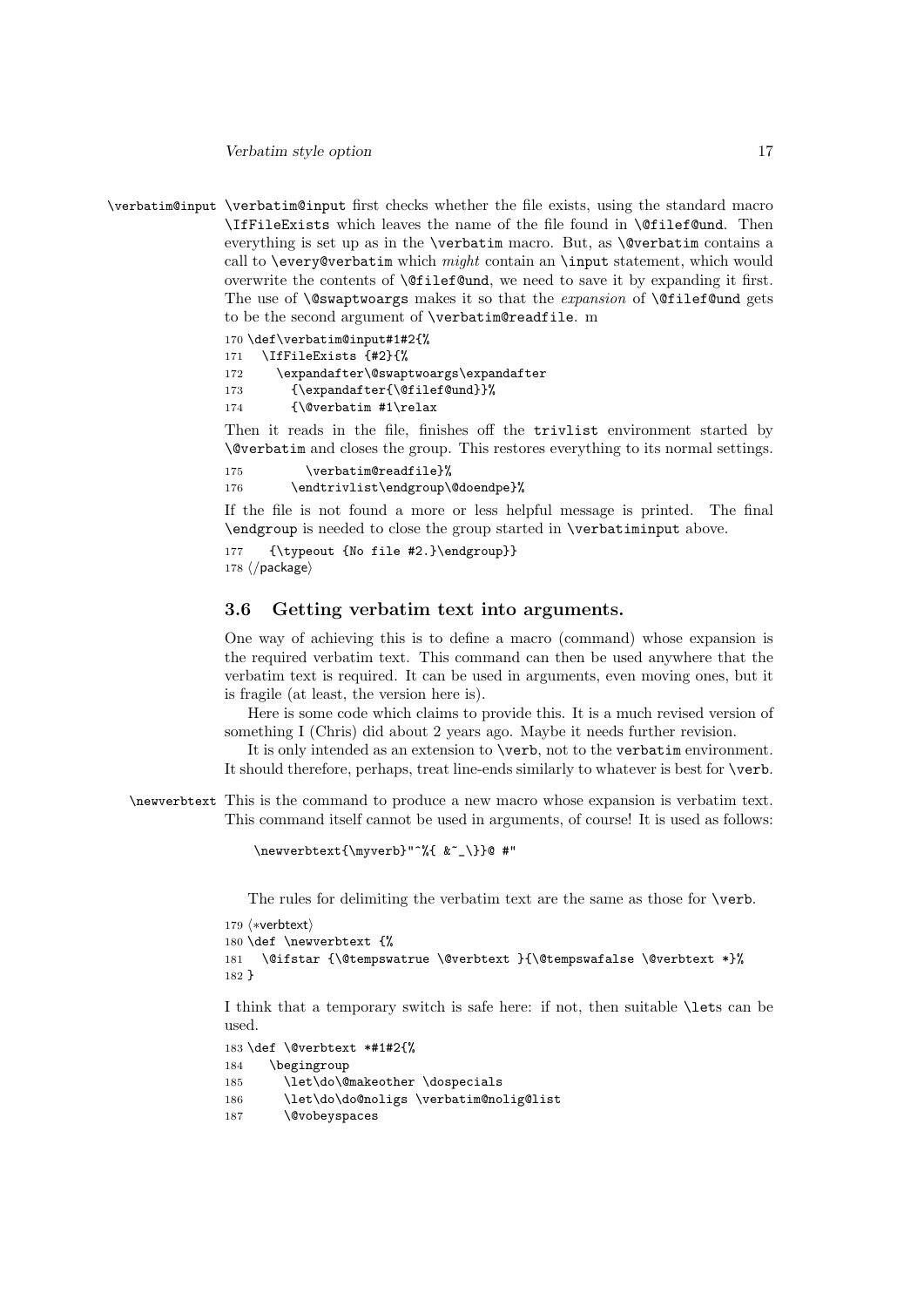188 \catcode'#2\active 189 \catcode'<sup>~</sup>\active 190  $\lvert \text{100} \rvert \lvert \text{1100} \rvert$ 191 \lowercase

We use a temporary macro here and a trick so that the definition of the command itself can be done inside the group and be a local definition (there may be better ways to achieve this).

192 {\def \@tempa ##1<sup>~%</sup> 193 {\whitespaces

If these \noexpands were \noexpand\protect\noexpand, would this make these things robust?

| 194      | \edef #1{\noexpand \@verbtextmcheck |
|----------|-------------------------------------|
| 195      | \bgroup                             |
| 196      | \if@tempswa                         |
| 197      | \noexpand \visiblespaces            |
| 198      | \fi                                 |
| 199      | \noexpand \@verbtextsetup           |
| 200      | ##1%                                |
| 201      | \egroup}%                           |
| 202      | ን%                                  |
| 203      | \expandafter\endgroup\@tempa        |
| 204      | ι                                   |
| $205 \;$ |                                     |

This sets up the correct type of group for the mode: it must not be expanded at define time!

```
206 \def \@verbtextmcheck {%
207 \relax\ifmmode
208 \hbox
209 \else
210 \leavevmode
211 \infty<br>212 \infty<br>212 \infty\chii
213 }
```
This contains other things which should not be expanded during the definition.

 \def \@verbtextsetup {% \frenchspacing \verbatim@font \verbtextstyle 218 }

The command \verbtextstyle is a document-level hook which can be used to override the predefined typographic treatment of commands defined with \newverbtext commands.

\visiblespaces and \whitespaces are examples of possible values of this hook.

```
219 \let \verbtextstyle \relax
220 \def \visiblespaces {\chardef \ 32\relax}
221 \def \whitespaces {\let \ \@@space}
222 \let \@@space \ %
223 ⟨/verbtext⟩
```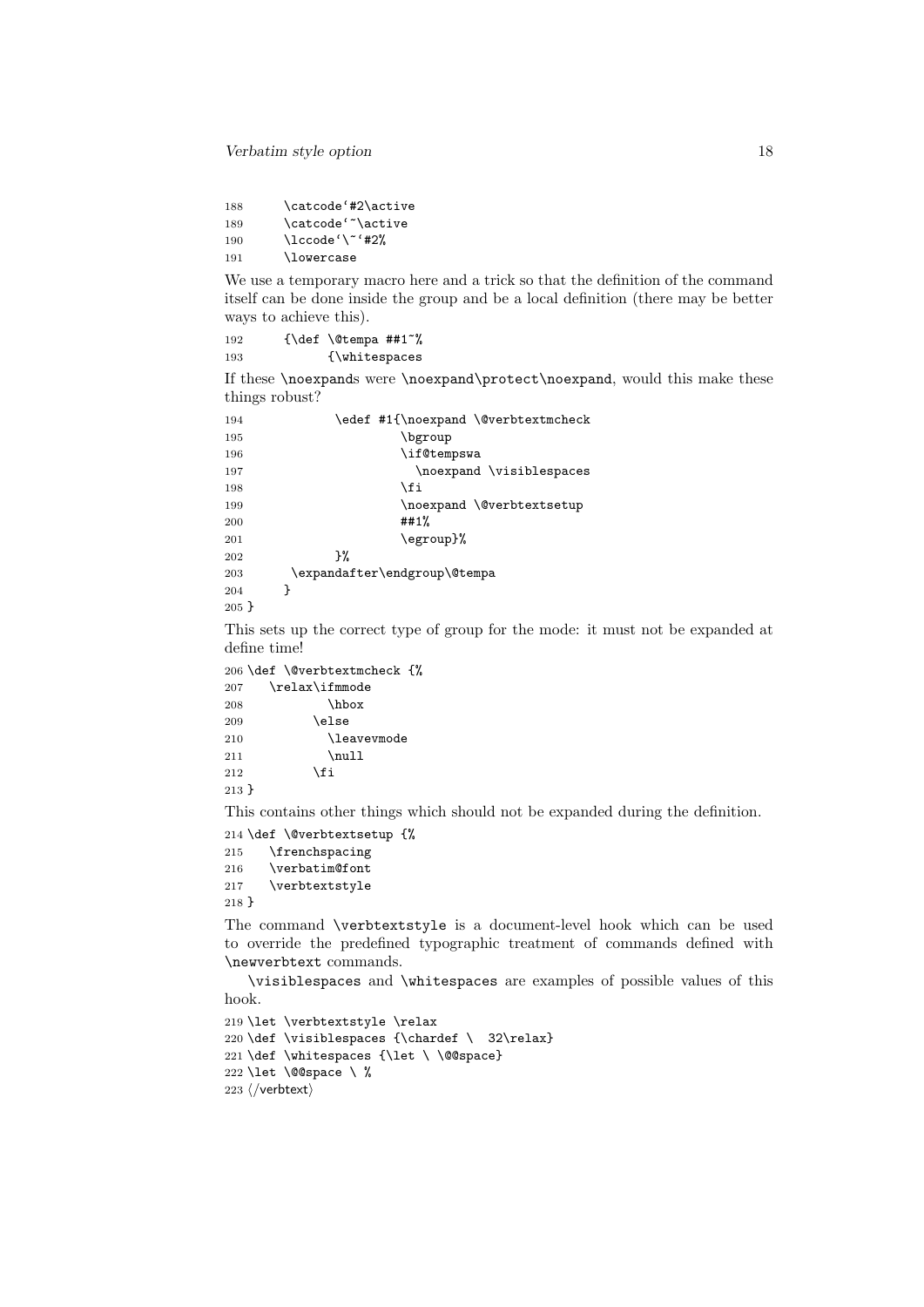# 4 Testing the implementation

For testing the implementation and for demonstration we provide an extra file. It can be extracted by using the conditional 'testdriver'. It uses a small input file called 'verbtest.tst' that is distributed separately. Again, we use individual  $'+$ ' guards.

```
224 ⟨∗testdriver⟩
225 \documentclass{article}
226
227 \usepackage{verbatim}
228
229 \newenvironment{myverbatim}%
230 {\endgraf\noindent MYVERBATIM:\endgraf\verbatim}%
231 {\endverbatim}
232
233 \makeatletter
234
235 \newenvironment{verbatimlisting}[1]%
236 {\def\verbatim@startline{\input{#1}%
237 \def\verbatim@startline{\verbatim@line{}}%
238 \verbatim@startline}%
239 \verbatim}{\endverbatim}
240
241 \newwrite\verbatim@out
242
243 \newenvironment{verbatimwrite}[1]%
244 {\@bsphack
245 \immediate\openout \verbatim@out #1
246 \let\do\@makeother\dospecials\catcode'\^^M\active
247 \def\verbatim@processline{%
248 \immediate\write\verbatim@out{\the\verbatim@line}}%
249 \verbatim@start}%
250 {\immediate\closeout\verbatim@out\@esphack}
251
252 \makeatother
253
254 \addtolength{\textwidth}{30pt}
255
256 \begin{document}
257
258 \typeout{}
259 \typeout{===> Expect ''characters dropped''
260 warning messages in this test! <====}
261 \typeout{}
262
263 Text Text Text Text Text Text Text Text Text Text Text
264 Text Text Text Text Text Text Text Text Text Text Text
265 Text Text Text Text Text Text Text Text Text Text Text
266 \begin{verbatim}
267 test
268 \end{verbatim*}
269 test
270 \end{verbatim
271 test of ligatures: <'!'?'>
```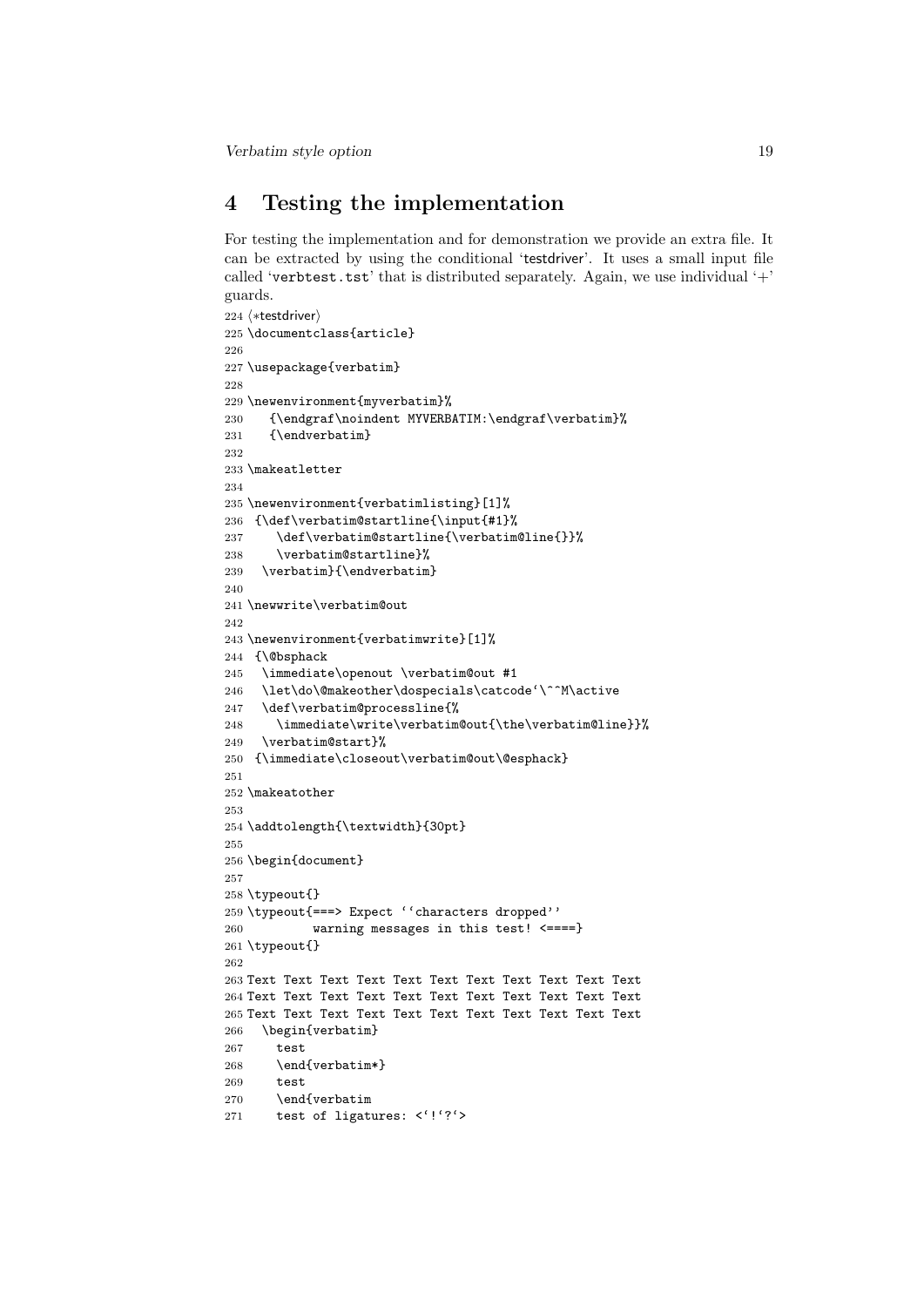```
272 \endverbatim
273 test
274 \end verbatim
275 test
276 test of end of line:
277 \end
278 {verbatim}
279 \end{verbatim} Further text to be typeset: $\alpha$.
280 Text Text Text Text Text Text Text Text Text Text Text
281 Text Text Text Text Text Text Text Text Text Text Text
282 Text Text Text Text Text Text Text Text Text Text Text
283 \begin{verbatim*}
284 test
285 test
286 \end {verbatim*}
287 Text Text Text Text Text Text Text Text Text Text Text
288 Text Text Text Text Text Text Text Text Text Text Text
289 Text Text Text Text Text Text Text Text Text Text Text
290 \begin{verbatim*} bla bla
291 test
292 test
293 \end {verbatim*}
294 Text Text Text Text Text Text Text Text Text Text Text
295 Text Text Text Text Text Text Text Text Text Text Text
296 Text Text Text Text Text Text Text Text Text Text Text
297 Text Text Text Text Text Text Text Text Text Text Text
298
299 First of Chris Rowley's fiendish tests:
300 \begin{verbatim}
301 the double end test<text>
302 \end\end{verbatim} or even \end \end{verbatim}
303 %
304 %not \end\ended??
305 %\end{verbatim}
306
307 Another of Chris' devils:
308 \begin{verbatim}
309 the single brace test<text>
310 \end{not the end\end{verbatim}
311 %
312 %not \end}ed??
313 %\end{verbatim}
314 Back to my own tests:
315 \begin{myverbatim}
316 test
317 test
318 \end {myverbatim} rest of line
319 Text Text Text Text Text Text Text Text Text Text Text
320 Text Text Text Text Text Text Text Text Text Text Text
321 Text Text Text Text Text Text Text Text Text Text Text
322
323 Test of empty verbatim:
324 \begin{verbatim}
325 \end{verbatim}
```